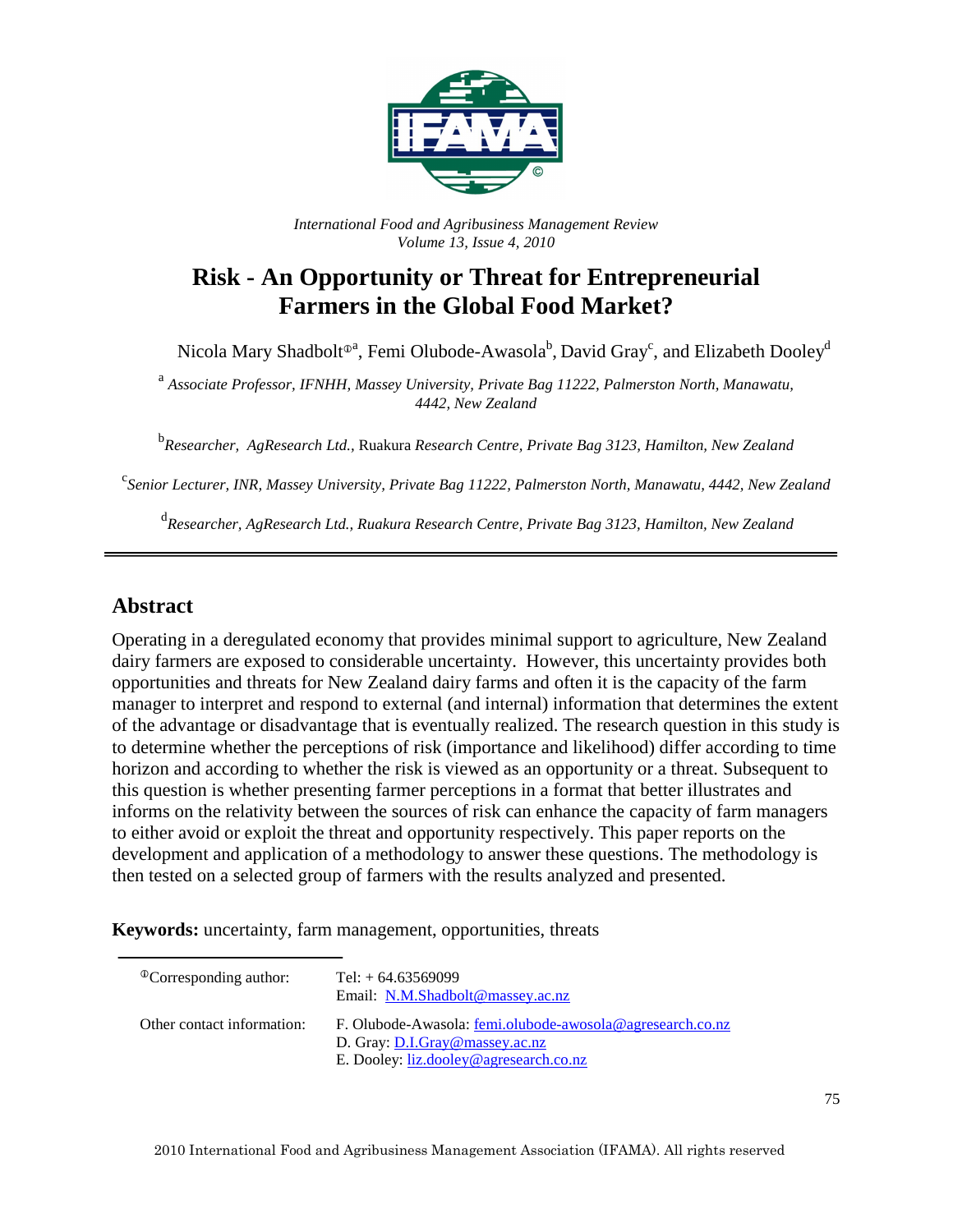### **Introduction**

Operating in a deregulated economy that provides minimal support to agriculture, New Zealand dairy farmers are exposed to considerable uncertainty. However, this uncertainty provides both opportunities and threats for New Zealand dairy farms and often it is the capacity of the farm manager to interpret and respond to external (and internal) information that determines the extent of the advantage or disadvantage that is eventually realized.

There is however an interesting bias in the literature on the definition of uncertainty and/or risk. There is also a distinction made between uncertainty and risk. The extent of available information partly contributes to the concepts of uncertainty and risk in literature. While the difference is of significance to some (Hardaker et al. 1997), the terms risk and uncertainty are more often described as interchangeable (Chavas 2004; Newbury and Stiglitz 1981; Sonka and Patrick 1984). This is based on the argument that subjective probabilities are usually formed by decision makers in which case the distinction between the two (uncertainties exist when the probability of outcomes are unknown and risk implies an imperfect knowledge of the actual outcome but the probabilities of the possible outcomes are known) become less relevant (Anderson et al*.*1977; Hardaker et al., 2004; Sonka and Patrick 1984).

The bias in the literature relates to whether risk is seen as a positive or negative influence on the business. While, for example, Chavas (2004) states that risk represents any situation where some events are not known with certainty and Robison & Barry (1987,13) maintain that " …*uncertain events are important when their outcomes alter a decision maker's material or social well being"*, neither provide a negative or positive bias in their definitions. In contrast a more negative bias is found in Hardaker et al. (1997) who define uncertainty as imperfect knowledge and risk as uncertain consequences, particularly exposure to unfavorable consequences. For example, they include in human risk death of owner, prolonged illness, or carelessness of a hired employee.

Similarly Harwood et al., (1999), cited by OECD (2008) state "…*risk is uncertainty that matters and may involve the probability of losing money, possible harm to human health, repercussions that effect resources and other types of events that affect a person' welfare."* 

The negative bias presented by Hardaker et al. (1997, 2004) relates to their observation that technical risk in agriculture is downside risk, since significant deviations from plan, either greater or smaller, are likely to have adverse consequences e.g. large deviations in rainfall either way will reduce yields, and thus income. Despite definitions to the contrary, this bias has been pervasive as many studies in this area focus only on the negative impact of risk.

Consider, for example, Pinochet-Chateau et al. (2005) who compared the risk perceptions of New Zealand dairy farmers in 1992 from the study by Martin (1994) with those in 2004. They found that farmers' perceptions of risk changed over time and that the mean scores for the majority of risk sources increased. The three highest ranked risk sources in 2004 were market risks. The highest ranked risk source in both 1992 and 2004 was changes in product prices. Interestingly, the second and third ranked risk sources in 2004, changes in world economic and political situation and changes in input prices were ranked lower in 1992 ( $3<sup>rd</sup>$  and  $5<sup>th</sup>$ )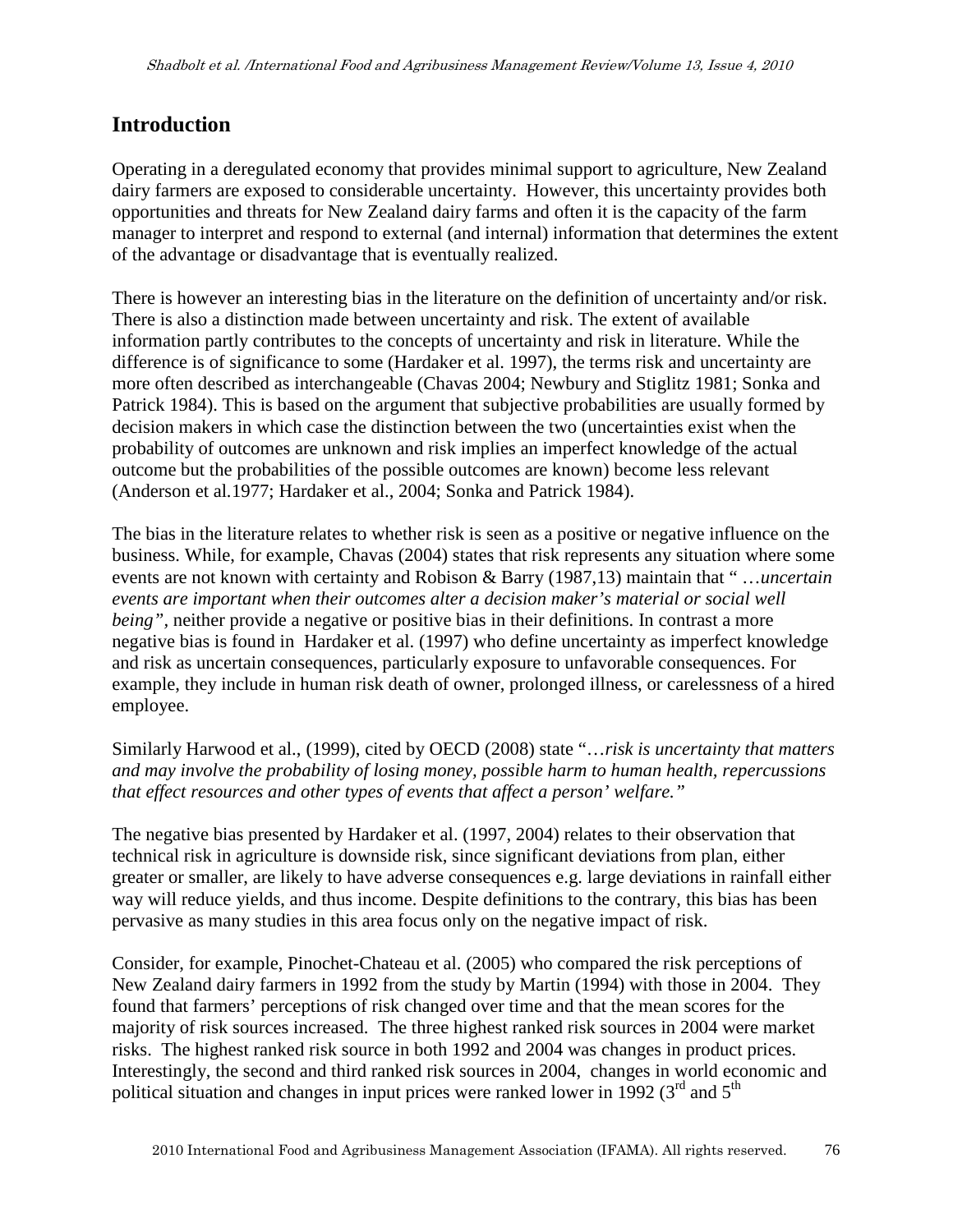respectively). They also noted that the overall perception of production risk had not changed over the twelve-year-period, there was a change in some of the components of production risk. For example, the perceived risk from rainfall variability declined between 1992 and 2004 whereas that from pests and diseases increased. Farmers' perceptions of risks from regulatory risks increased between 1992 and 2004.

The work of Martin (1994) and Pinochet-Chateau et al. (2005) helped identify changes in how farmers both perceive and manage risk. However in both instances only the negative side of risk was presented and the management strategies described were assumed to be minimising the uncertainty associated with those sources of risk. There was also no distinction made between whether the risk was being assessed within a season or over a longer time frame.

This bias has important implications for the study of farm management, and is highlighted when one considers farming entrepreneurs. For McElwee (2006), entrepreneurship is a good risk attitude measure because he found that those farmers who had ventured into new farm enterprises in his study scored highly in what he termed risk attitude. While entrepreneurship has various definitions, as identified by Shadbolt et al (2009), a common theme is that farming entrepreneurs have more growth orientation, risk taking, innovativeness and personal control characteristics than their conventional farmer counterparts (Vesala et al. 2007). They seek to exploit opportunities (de Lauwere's 2005). Alsos et al. (2003) also state that farm-based entrepreneurship is the result of alert farmers discovering and exploiting business opportunities related to their prior knowledge. Therefore any survey that does not provide for farmers' identification of the opportunities that uncertainty creates and does not analyze how farmers adopt strategies that capture those opportunities is only telling half of the story.

Both entrepreneurship and risk management are being promoted as areas requiring improvement on-farm (Shadbolt et al. 2009). For example, in Europe, Phillipson et al. (2004) state that market liberalization has led to drastic changes in government policies and the subsequent promotion of entrepreneurship and business skills in the farming sector. Similarly Detre et al. (2006) identify that changes in the industry are creating new and different uncertainties than the traditional operational and financial uncertainties agribusinesses have faced in the past. Risk management skills are all the more important now with the recent increased volatility in market prices (Rabobank 2010).

An exception to the bias noted above is the work reported by Detre et al. (2006). In their research, they recognized that uncertainty has upside potential as well as downside exposure citing (Pascale et al. 2000) and developed a tool to promote and generate discussion around key areas of uncertainty. They presented a methodology to understand, assess and evaluate, and manage strategic uncertainty. They are guided by Boehlje et al. (2005)'s definition of strategic uncertainty:

 *"strategic uncertainty is the sensitivity of the company's value to inappropriate strategic choices, ineffective strategy implementation, or uncertainties in the business climate"*

This definition differs from those quoted above in that it implicitly identifies the role of the manager in both managing and creating uncertainty in the business. Not only can the business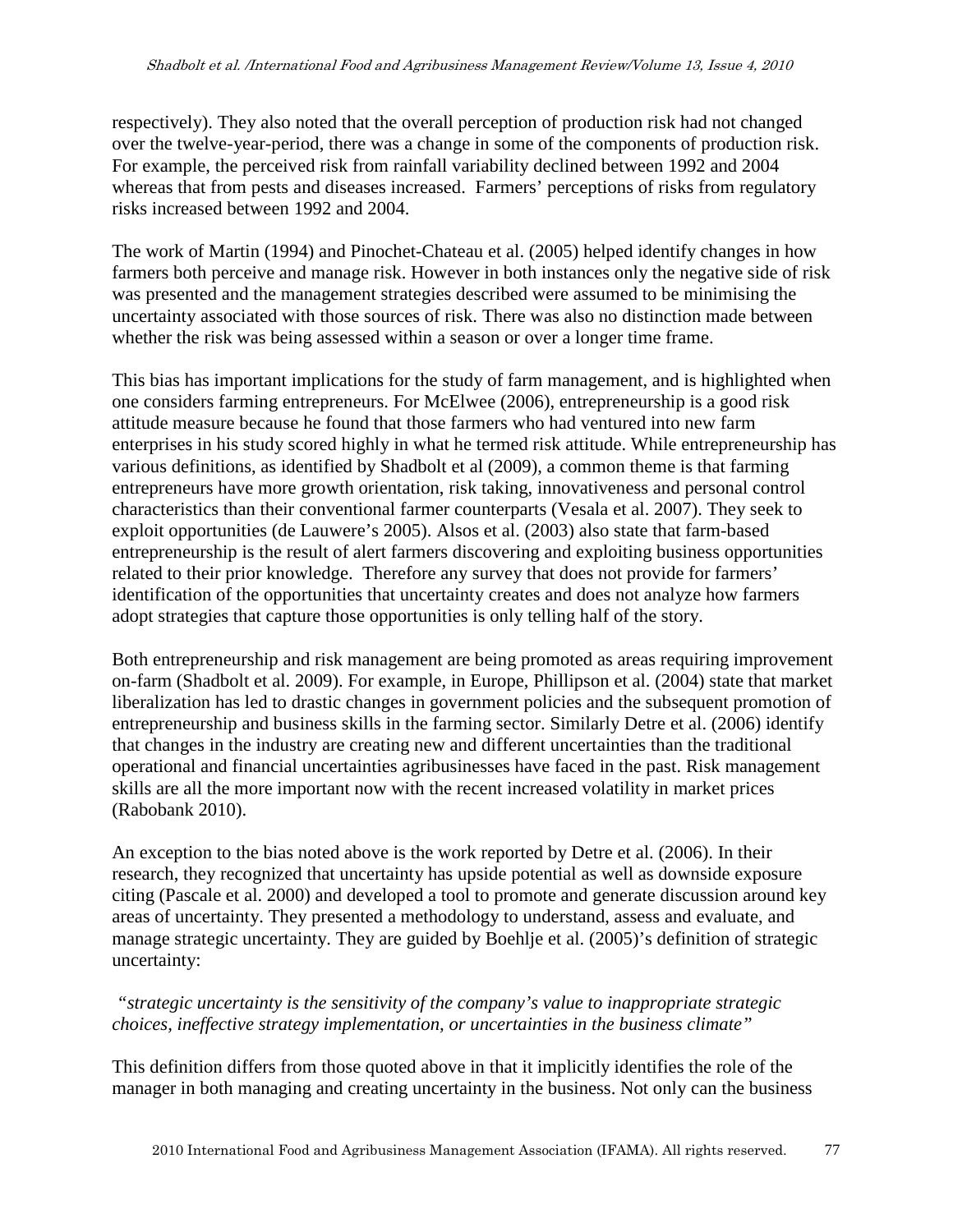climate be turbulent, but also the manager can make the wrong choice or implement strategy poorly. Detre et al. (2006,73) maintain that "*firms must evaluate and manage strategic uncertainty through proactive strategies that capture the potential benefits of the uncertainty and mitigate the exposures if they fail to act*." Citing Talavera (2004) and Pascale *et al*, (2000) they identify how managing uncertainty can create long-term value and they caution that a focus only on "uncertainty avoidance" will cause a firm to overlook opportunities to create value. They tested their methodology with agribusiness executives working on a hypothetical seed company. The results suggest that the approach they had developed was useful, not only to understand the uncertainties from both a positive and a negative perspective, but also to communicate the impact of the uncertainties and discuss the various strategies open to the company – capitalize, share, transfer, reduce, avoid and monitor. So if managing uncertainty can create long-term value, how does it affect short-term value? Does the time horizon alter the effectiveness of, or requirement for, risk management due to outcomes being less certain?

The literature review failed to unearth other examples of farm or agribusiness management analysis in which both perspectives were explored. Most literature focused on risk mitigation to prevent an uncertainty from occurring. However a similar approach was found to be in use by the Government of Alberta, Department of Agriculture and Rural Development, with their Risk Choice Matrix tool (Millang et al. 2010). This tool helps to illustrate the uncertainties that are of greatest concern for a farm but it does not extend to the choice of strategy that either mitigates downside exposure or exploits upside potential.

# **Research Objectives**

This research was part of a larger project designed to explore risk management on dairy farms in New Zealand, to review existing knowledge on farmer perceptions of risk in dairy farming and the risk management strategies they currently employ. The survey was initially undertaken to identify suitable case farmers for an in-depth multiple case study of the risk management strategies of New Zealand dairy farmers (Payne et al. 2009). The farmers in the survey were identified by the research team as operators who might provide useful insights into risk management across a range of regions in New Zealand. They had collaborated in previous studies and been used as case studies for students so were known to be receptive to enquiry. As such they are a biased and not a random sample.

The survey results were then further scrutinized to determine if it was a useful method to determine whether long- and short-term perceptions of risk differ from both a positive and a negative impact of risk perspective. Various methods were explored for describing these perceptions in an attempt to develop a tool of use to both farmers and the industry. The aim was to aid both farmer and industry understanding and prioritization of risks and hence guide the risk management and mitigation strategies they adopt or promote.

The research question in this study is to determine whether the perceptions of risk (importance and likelihood) differ according to time horizon and according to whether the risk is viewed as an opportunity or a threat. Subsequent to this question is whether presenting farmer perceptions in a format that better illustrates and informs on the relativity between the sources of risk can enhance the capacity of farm managers to either avoid or exploit the threat and opportunity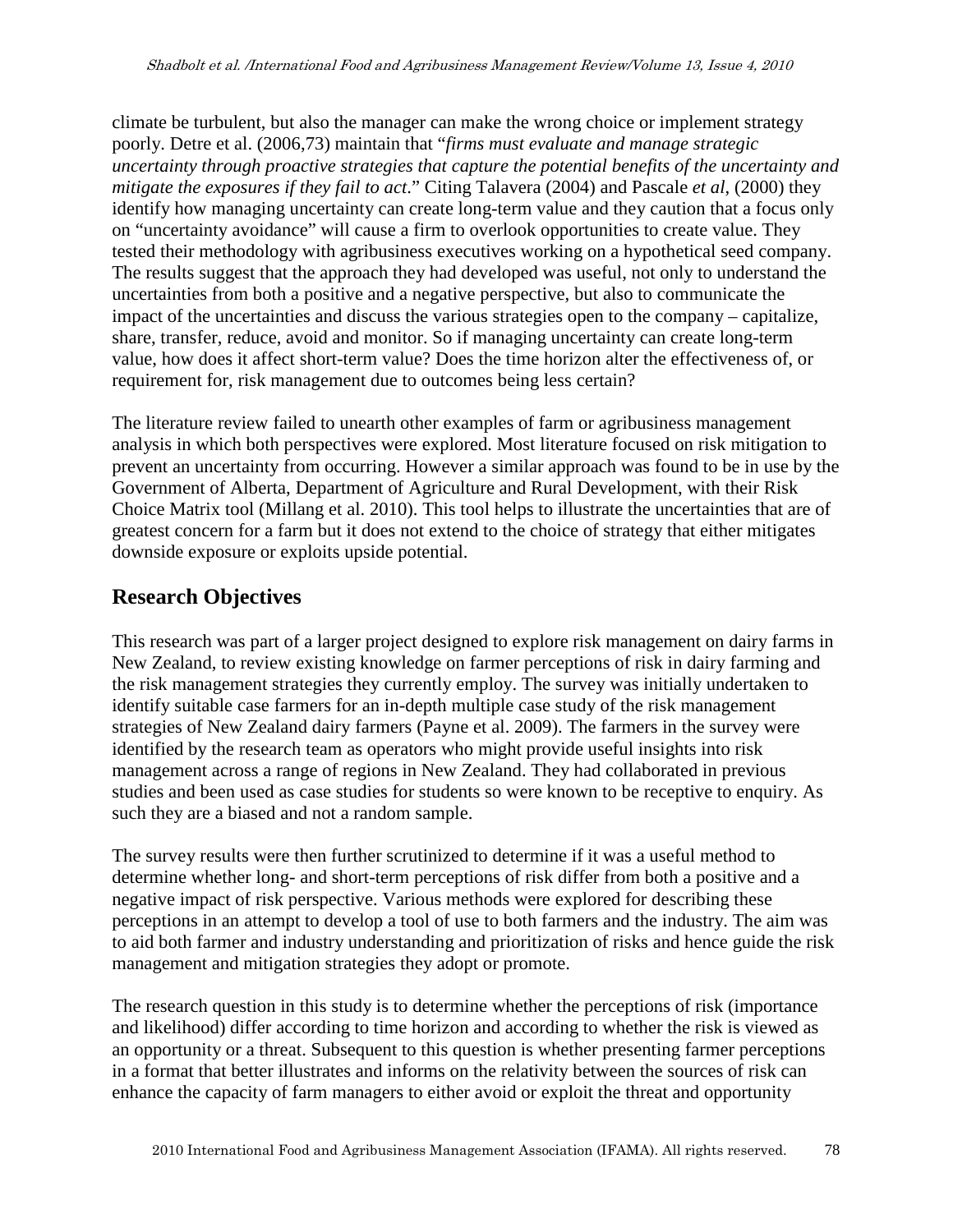respectively. This paper reports on the development and application of a methodology to answer these questions. The methodology is then tested on a selected group of farmers with the results analyzed and presented.

# **Method**

This study aimed to identify and assess strategic uncertainties in the New Zealand dairy industry using sample data from New Zealand dairy farmers and to develop a typical scale and importance index for the identified uncertainties. Such an index could then be used to help dairy farmers both exploit the opportunities created by uncertainty and mitigate the threats from those same uncertainties.

A questionnaire was completed by 27 dairy farmers from diverse locations across New Zealand. The sample size was small and biased as the farmers chosen were those who were being considered for an in-depth multiple-case study project. To get a better understanding of the characteristics of the selected group the first section of the questionnaire asked the respondents to assess their perceived ability to manage uncertainties within a season, and over the long-term, their attitude to planning, aptitude in decision making and degree of risk aversion.

Respondents were then asked to assess the potential for their businesses to benefit from a range of sources of uncertainty and state what they believed was the likelihood of this opportunity arising. They were then asked to assess the potential for their business to be disadvantaged from the same range of sources of uncertainty and state what they believed was the likelihood of this threat arising. This self-assessment was carried out twice, once from a within season perspective and then again from a longer term (5-10 year) perspective. The sources of uncertainty were taken from a combination of the studies of Pinochet-Chateau et al. (2005), Martin (1994) and Detre et al. (2006).

The sources of risk were then grouped into six categories and respondents were asked to assess their ability to respond to each category both within a season and over the long term. The respondents were then asked to assess, for both within season and the longer term, how well resourced they were to respond to the sources of risk with respect to land, labour, capital and management structure and ability.

A list of risk management techniques taken from Pinochet-Chateau et al. (2005) and Martin (1994) were provided to the respondents and they were asked to state their importance and whether they did or did not use that technique. The questionnaire finished with some questions about the respondents dairy farm and personal characteristics.

Apart from the last section, the questions were framed in a way that responses are captured as ordinal data on a scale of 1 to 5. Typical responses were constructed using median. Where the average median response was a fraction, the mode was used instead to represent the average response after considering extreme responses (outliers) by using standard deviation and skewness in responses. This scale allowed assigning of numbers to various levels of threat posed or opportunity created by an uncertainty, the likelihood of each uncertainty happening and other concepts measured.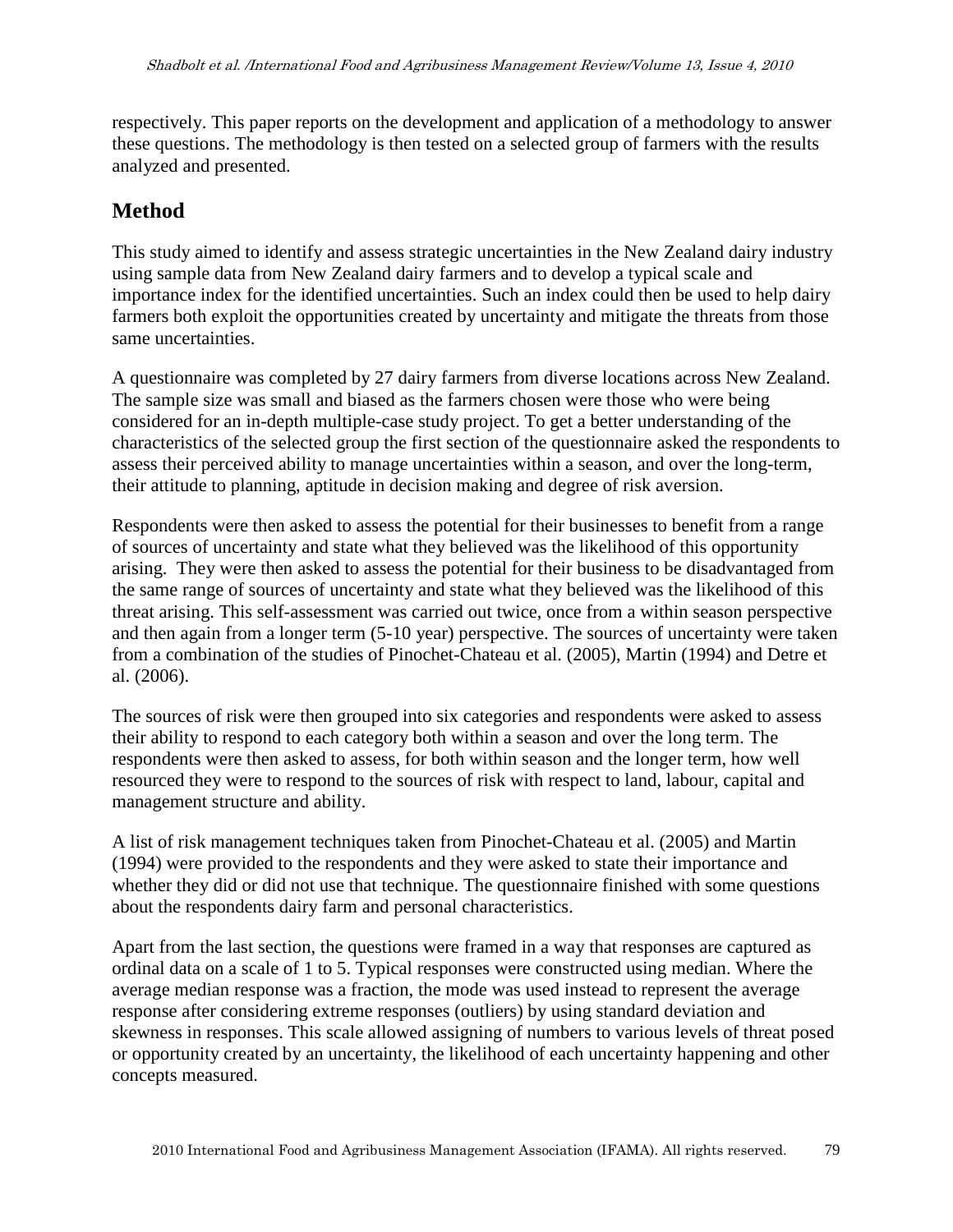The scale is similar to the popular Likert scaling technique which measures a respondent's degree of agreement or disagreement on an issue, opinion, or particular belief. Responses to a Likert scale can be considered to be interval level scores, thus allowing scores to be summed and treated statistically. Appropriate descriptive analyses were performed to complement the limited statistical analysis that Likert scale type or ordinal responses can allow. This helped to rate and score different uncertainty impacts and likelihood and other perceptions of the respondents required for the development of a number of tools.

Uncertainty scorecards, RiskChoice matrices and risk importance indices, as well as heat maps (extrapolation of exposure/likelihood graph on potential/likelihood map) were the tentative tools developed and tested on the data from the 27 dairy farmers' responses. In this study, the scorecards were integrated into a matrix developed by the Alberta Department of Agriculture and Rural Development (Millang et al. 2009).

#### *The Uncertainty Scorecard*

Detre et al. (2006, p. 72) identify that managers have a "*mental model that frames assessment of strategic uncertainty from both a potential and an exposure perspective"* and describe the assessment tools such as the scorecards and heat maps as ways to operationalise the mental model by providing quantitative rankings to communicate the impact of uncertainty on the business.

The response (qualitative ranking) from the farmers were coded into a scorecard showing the quantitative ranking (score) of each uncertainty source. On a separate scorecard for each of potential and exposure, the vertical axis is likelihood while the horizontal axis is the level of potential or exposure. To estimate or generate a scorecard from the graph and for a typical scorecard estimated from the respondents' response, a low score corresponds to a number less than 3 and a high score is a number greater than 3 using median score. Each graph is divided into four quadrants based on this summation, and the quadrants are color coded. As in Detre et al. (2006) symbols in the form of hand gestures can also be attached to each quadrant to aid visualization.

#### *RiskChoice Matrix*

The potential/likelihood graph (scorecard) is mirror-imaged and appended to the right edge of exposure/likelihood graph (scorecard) to create a RiskChoice matrix. The arrow of attention is drawn across the matrix from highest likelihood to lowest likelihood within the high to very high impact. The uncertainty scorecards can help farmers identify opportunities and threats, so that these can either be captured or avoided. When they are integrated into a risk choice matrix, they help to identify how each uncertainty may be both an opportunity and a threat. Simultaneous responses can then be conceptualized in a legend of generic uncertainty responses. The RiskChoice matrix is a template that individual farmers can use to analyze specific sources of uncertainty. For each business, a particular uncertainty may be assessed as either a threat or an opportunity depending on a particular context and the outcome of a particular unknown.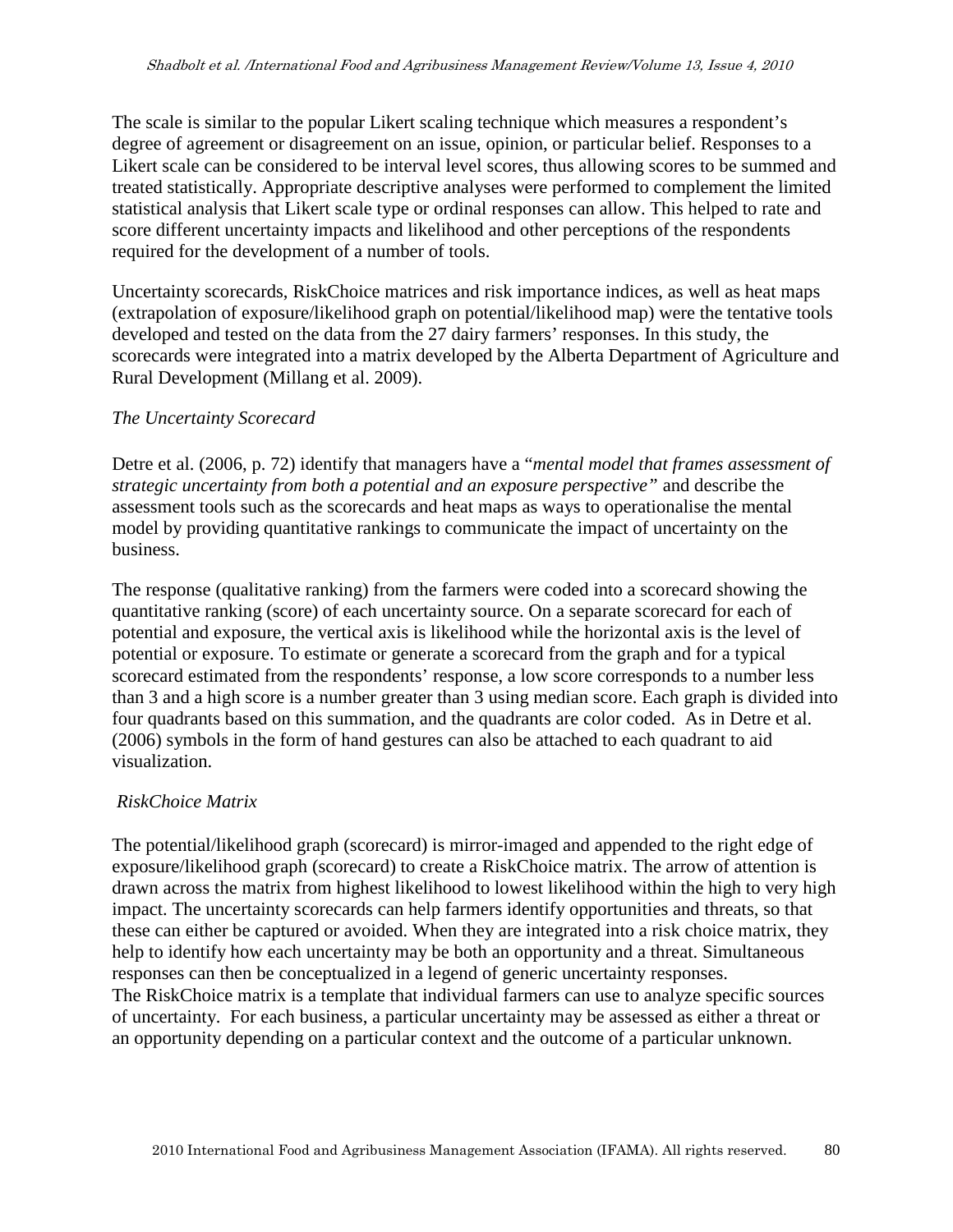#### *Response Legend*

It is proposed that the heat map, as described by Detre et al. (2006), be reconstructed as a legend of responses to different impacts and likelihood of uncertainty as read from the RiskChoice matrix. The Response legend can be created to serve as a filter for choosing a specific set of responses or activities to manage a strategic uncertainty. They can be based on the sixteen quadrants from the RiskChoice matrix. A combination of colors and hand gestures could be used to help visualization.

#### *Risk Importance Index*

Farmers have different perceptions about the impact and likelihood of each uncertainty source. This influences their rating or assessment of each uncertainty. It is difficult therefore to rank the uncertainties based on individual farmers' responses without normalizing (or weighting) the uncertainties to avoid distortions due to context, diversity (ranges from human capital to physical assets) or different measurement scales.

A risk importance index was constructed by assigning weights based on qualitative or subjective judgments from the respondents. Average uncertainty scores and proportion of respondents were used as weights to compute indices which were then ranked. The average uncertainty score was constructed from the impact score, the likelihood score and the proportion of respondents. This followed the approach used in Mclean-Meyinsse et al*.* (1994), Jose and Valluru (1997) and Alimi et al. (2006) where weights were constructed based on fewer factors - only impact and proportion of respondents.

 In addition, in this study the median scores (each for impact and likelihood) were used rather than arithmetic mean scores as used in previous studies (Mclean-Meyinsse et. al., 1994; Jose and Valluru, 1997; Alimi et al., 2006). The approach goes further than using the proportion of respondents that ranked a source of uncertainty as the most important. The uncertainty scores were first calculated from the multiplication of impact scores and likelihood scores. Then we considered the proportion of respondents with a risk score of 15 and higher. This is the level at which management action such as uncertainty mitigation measures are required according to an extract by David Champion, from a discussion by five experts on the future of enterprise risk management in Harvard Business Review (2009). Yet, this is not exhaustive as there is still a need to consider a risk score of 5 (e.g. when there is a likelihood score of 1, but an impact score of 5) as although an uncertainty event is very unlikely to happen, when it happens, the impact is very high. Incidentally, none of the sources of uncertainties considered in this study had a typical impact score of 5 and a likelihood score of 1. Finally the proportion of respondents that assessed an uncertainty source at a level of 15 and above was used to multiply the uncertainty score to arrive at an importance index.

The index is then ranked in descending order. The rank of each index is its size relative to other indices in the list such that if sorted in descending order (i.e. order of less importance), the rank of each index is its position. This analysis was done using the RANK function in Microsoft Excel which gives duplicate numbers the same rank. This happens when there is a tie. However, the presence of a tie (i.e. duplicate numbers) affects the ranking of subsequent numbers such that for instance, in a list of index sorted, if an index of 10 appears twice and has a rank of 5, then 11 would have a rank of 7 (no index has a rank of 6).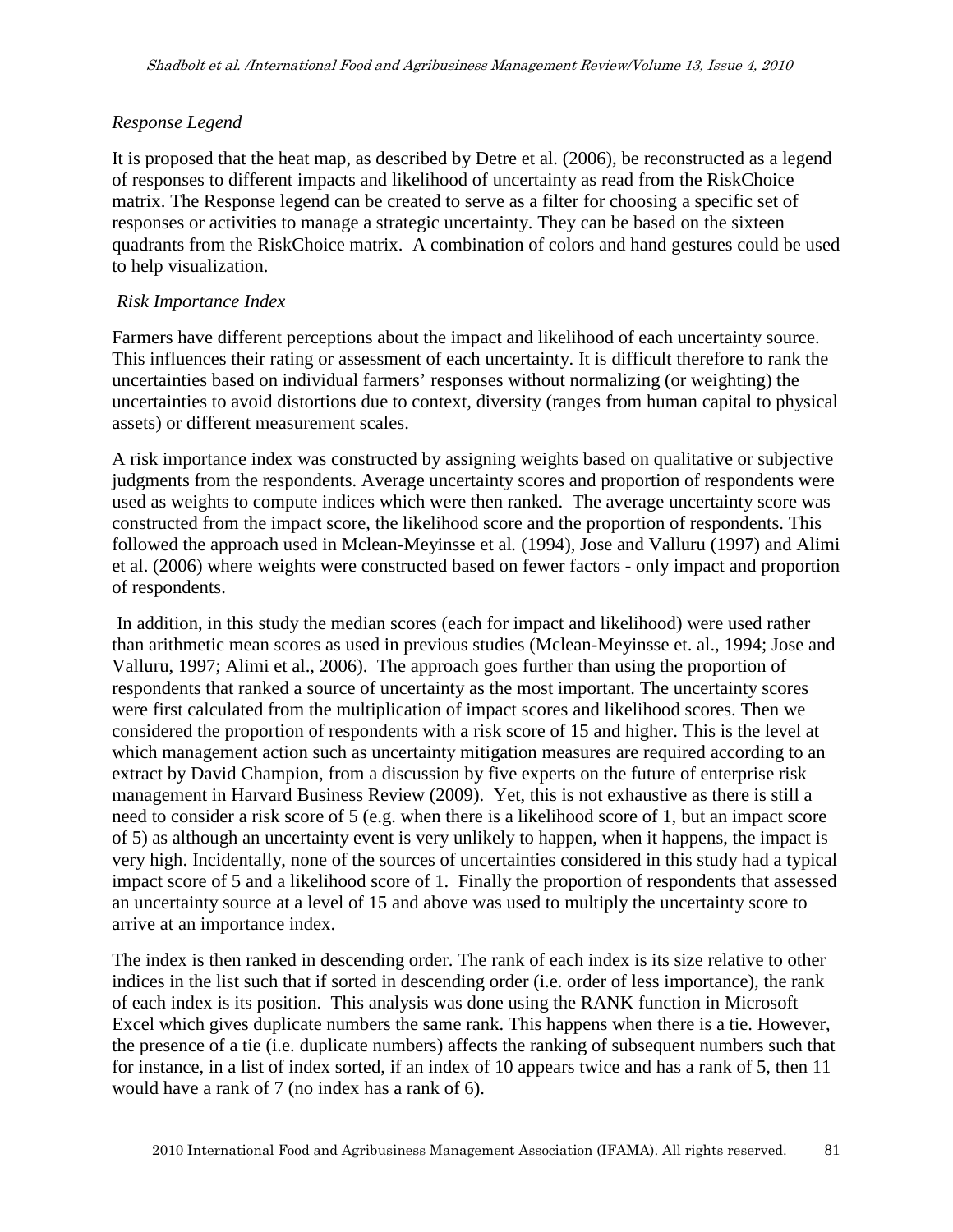Constructing a risk importance index for a group of farmers, weighted by the proportion of responses from respondents, allows the relative importance of uncertainties to be determined. This is aimed at capturing industry and institutional value as this information can help to create awareness of the major and most important sources of uncertainty and guide entry strategy (for new farm businesses), industry strategy and policy formulation.

### **Results and Discussions**

The farmers surveyed had considerable experience in dairy farming with 73% aged 41 and older. About 35 % were single-farm owner operators and another 35 % were owner operator with multiple operations. More than half (57%) of the farmers were at the growth stage in the farm family life cycle while 40 % were in a consolidation phase, none were at the entry or exiting stage. See summary statistics for respondents in Table 1 located in Appendix 1.

Half of the farmers have a debt to asset ratio of between 40 and 60 %, 78% had a debt to asset ratio 40 % or greater. The national mean debt to asset ratio was 34.6% in that year (DairyNZ 2009) which means that this sample of farmers carries above average debt levels. Nearly 70% of the farmers had 20% or greater debt servicing as a proportion of gross income (including offfarm income) as at June 2008. The national mean debt servicing capacity measure ((interest + rent) divided by gross farm revenue) was 17.5% in that year (DairyNZ 2009). Again this shows that this sample carries a higher debt servicing commitment than average.

Within a season, 66% agreed or strongly agreed that they have the ability to manage almost all uncertainty and over the longer-term, 61% agreed or strongly agreed that they have the ability to manage almost all uncertainty. About 40% have a neutral attitude to risk while 31% reported risk seeking behavior and 19% were risk averse.

The high level of debt, many in the growth stage of their business their confidence and the small number identified as risk averse would suggest the selected group were similar to Vesala et al., (2007)'s description of farming entrepreneurs. They stated that entrepreneurs had more growth orientation, risk taking, innovativeness and personal control characteristics than their conventional farmer counterparts. The perceived ability to manage risk of the selected group is more typical of a entrepreneur given their sense of control, self-efficacy and self-belief. Given these observations the selected group is hitherto described/defined as 'entrepreneurial' as compared with average dairy farmers in New Zealand.

### **Distribution of Risk Management Techniques**

In common with previous studies (Pinochet-Chateau et al. 2005) the most widely used risk management techniques (accorded very high importance) include maintaining feed reserves, having short term flexibility, irrigation, managing debt, using futures markets (where applicable), planning the timing of capital expenditure, insurance, and a range of business planning techniques. Few farmers adopted the strategies of diversification, not producing to full capacity, keeping debt low, and the farm operator working off the property to add to farm income. This commonality with previous studies suggests that despite the biased sample these farmers were not atypical in their risk management strategies although their scores were higher. The higher scores indicated that they placed greater importance on the techniques available and made more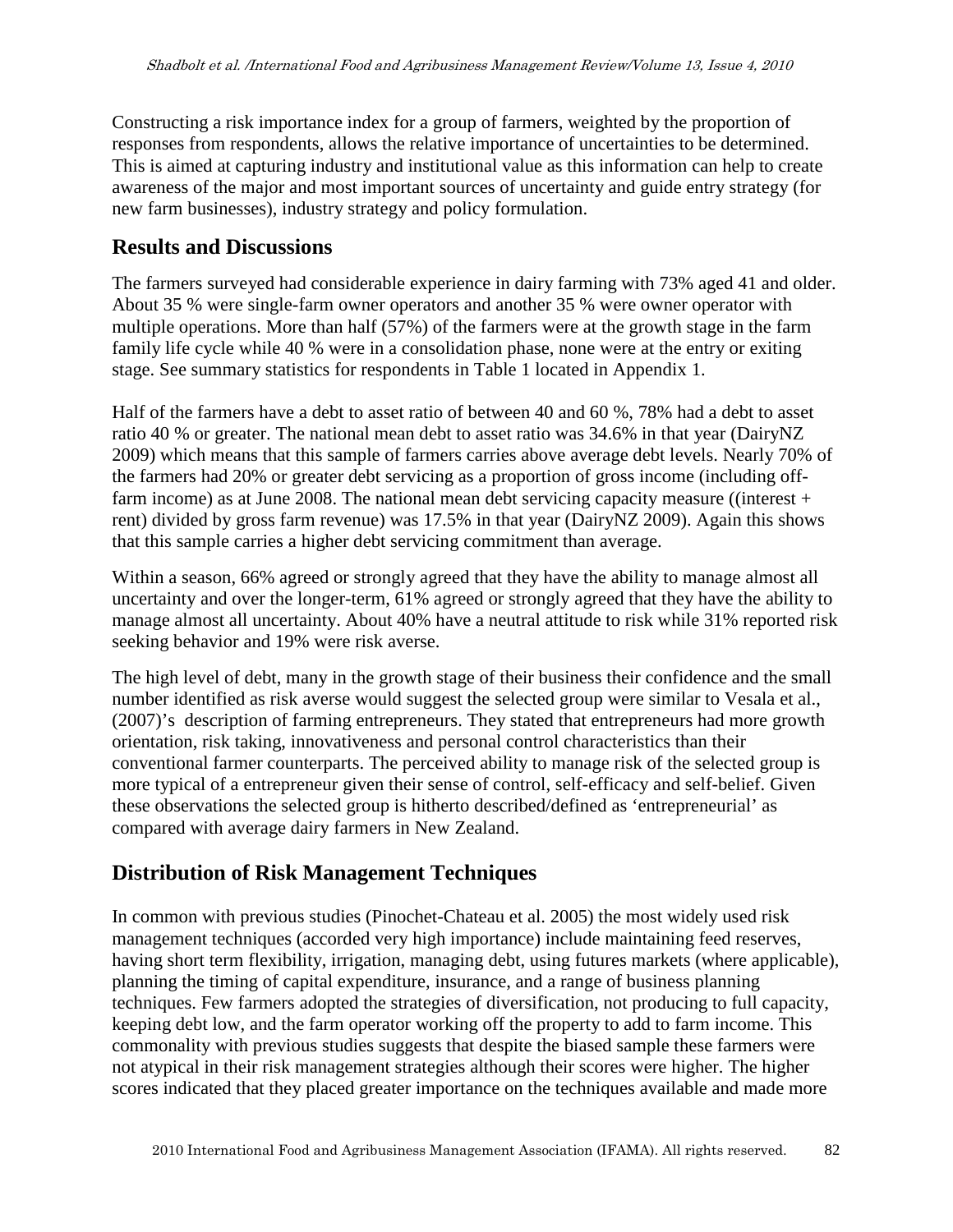use of them. There are also some differences in the strategic planning area, these farmers rated some of the strategic management strategies much more highly and a much greater proportion of them used the strategies. This observation also reinforces their description as entrepreneurial as it fits with Alsos et al. (2003)'s conclusion that farm-based entrepreneurship is the result of alert farmers discovering and exploiting business opportunities related to their prior knowledge.

**Table 2.** Distribution of risk management strategies among the respondent dairy farmers

|     | <b>Risk management strategies</b>                                           |             |           | <b>Within season</b> |
|-----|-----------------------------------------------------------------------------|-------------|-----------|----------------------|
|     |                                                                             | # Responses | # $Using$ | Median Score         |
| 1.  | Having more than one type of animal or other enterprises on your property   | 26          | 10        | 3                    |
| 2.  | Maintaining feed reserves                                                   | 26          | 25        | 5                    |
| 3.  | Not producing to full capacity so there are reserves in the system          | 25          | 11        | 3                    |
| 4.  | Having short term flexibility: adjusting quickly to weather, price & others | 26          | 24        | 5                    |
| 5.  | Monitoring programme for diseases and climate                               | 26          | 20        | 4                    |
| 6.  | Routine spraying or drenching as a preventive measure                       | 24          | 21        | 4                    |
| 7.  | Irrigation                                                                  | 20          | 13        | 5                    |
| 8.  | Spreading sales (reducing seasonality in milk production)                   | 25          | 13        |                      |
| 9.  | Geographic diversity (having property in different areas)                   | 21          | 10        | 4                    |
| 10. | Using futures markets                                                       | 22          | 2         | 5                    |
| 11. | Forward contracting                                                         | 25          | 15        | 4                    |
| 12. | Gathering market information                                                | 26          | 23        |                      |
| 13. | Arranging overdraft reserves                                                | 25          | 24        | 4                    |
| 14. | Maintaining financial services: having cash and easily converted            | 26          | 16        | 4                    |
| 15. | Main farm operator working off property to add to farm income               | 25          | 5         | 3                    |
| 16. | Managing debt: monitoring debt and working closely with lenders             | 26          | 26        | 5                    |
| 17. | Keeping debt low: reducing debt or maintaining a low level of debt          | 26          | 8         | 3                    |
| 18. | Planning of capital spending: pacing investments and expansion              | 26          | 26        | 5                    |
| 19. | Having personal or business insurance                                       | 25          | 23        | 5                    |
| 20. | Using of practical planning steps in your business                          | 26          | 25        | 5                    |
| 21. | Assessing strengths, weaknesses, threats and opportunities                  | 26          | 24        | 5                    |
| 22. | Having a clear and shared vision or strategic purpose for your operation    | 26          | 22        | 5                    |
| 23. | Using of financial ratios for decision making                               | 25          | 18        | 4                    |
|     | 24. Others*                                                                 | 6           | 6         | 5                    |

**Score:** Scale:  $1 = not$  very important,...  $5 = very$  important

\*maintaining good health, involving family in business growth, other investment off-farm, varied team of skilled advisor, keep in touch with what is happening, measure net worth gain, calving more than once per year, variety of feeds available.

### **Typical Assessment Scorecards for Strategic Uncertainty**

Within season, the typical scorecards developed for each of the uncertainty sources show that the production, financial, marketing, R&D and human/relationships categories of uncertainty all have a high positive impact. Within those categories, interest rates, global demand for dairy products, product prices, business relationships and skills and knowledge of those in or associated with the business have a high likelihood of occurring. By contrast although unexpected weather conditions, global demand for dairy products, product prices, input costs and local body laws and regulation have high negative impact, the farmers perceived that they have a low likelihood of occurring. The juxtaposition of the positive and negative impacts are best illustrated on the RiskChoice matrices (Figures 1 and 2) as they enable an "arrow of attention" to be recognized that, in turn, can guide the focus of the decision maker.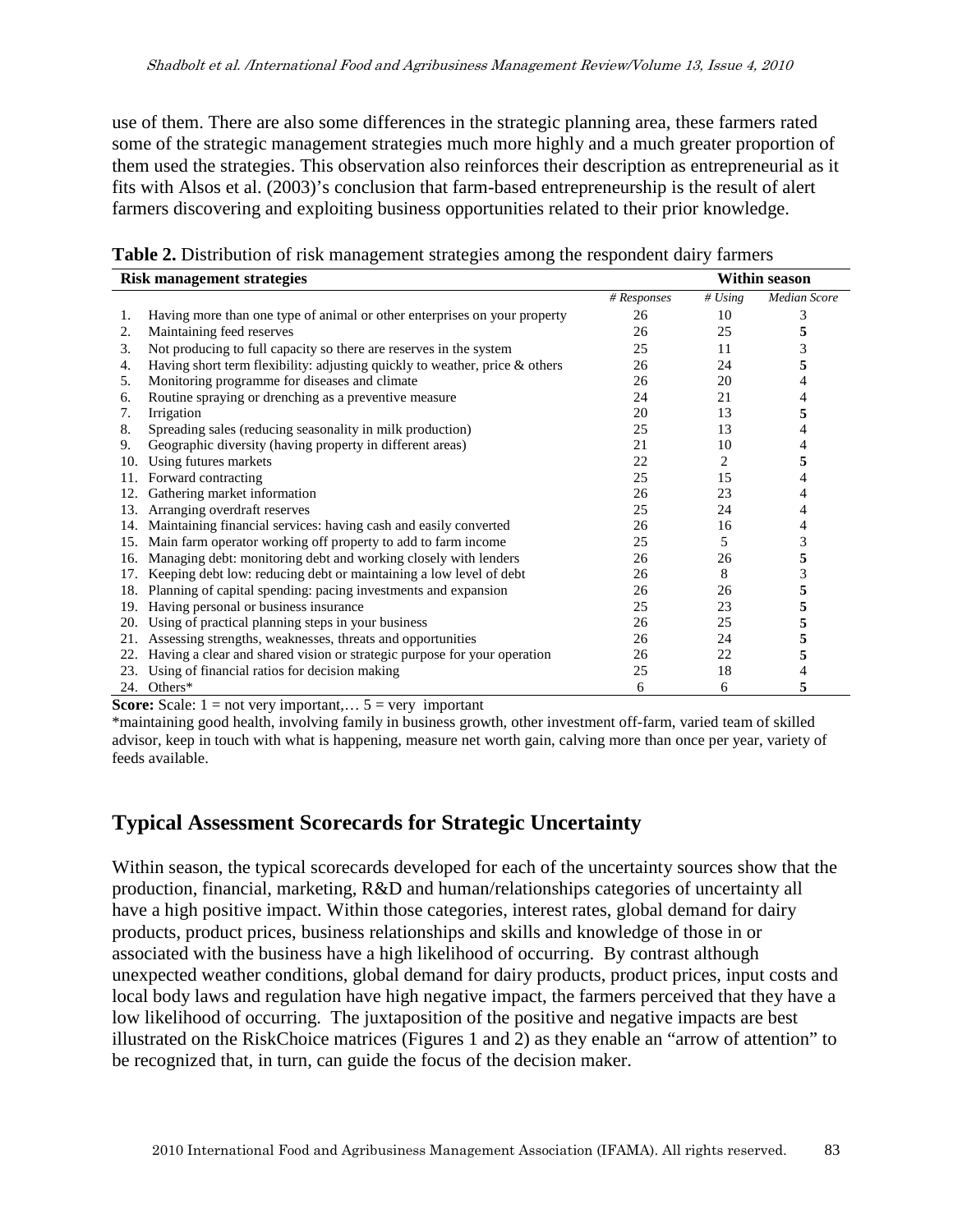**Arrow of Attention** 



**Negative Impact**

**Positive Impact**

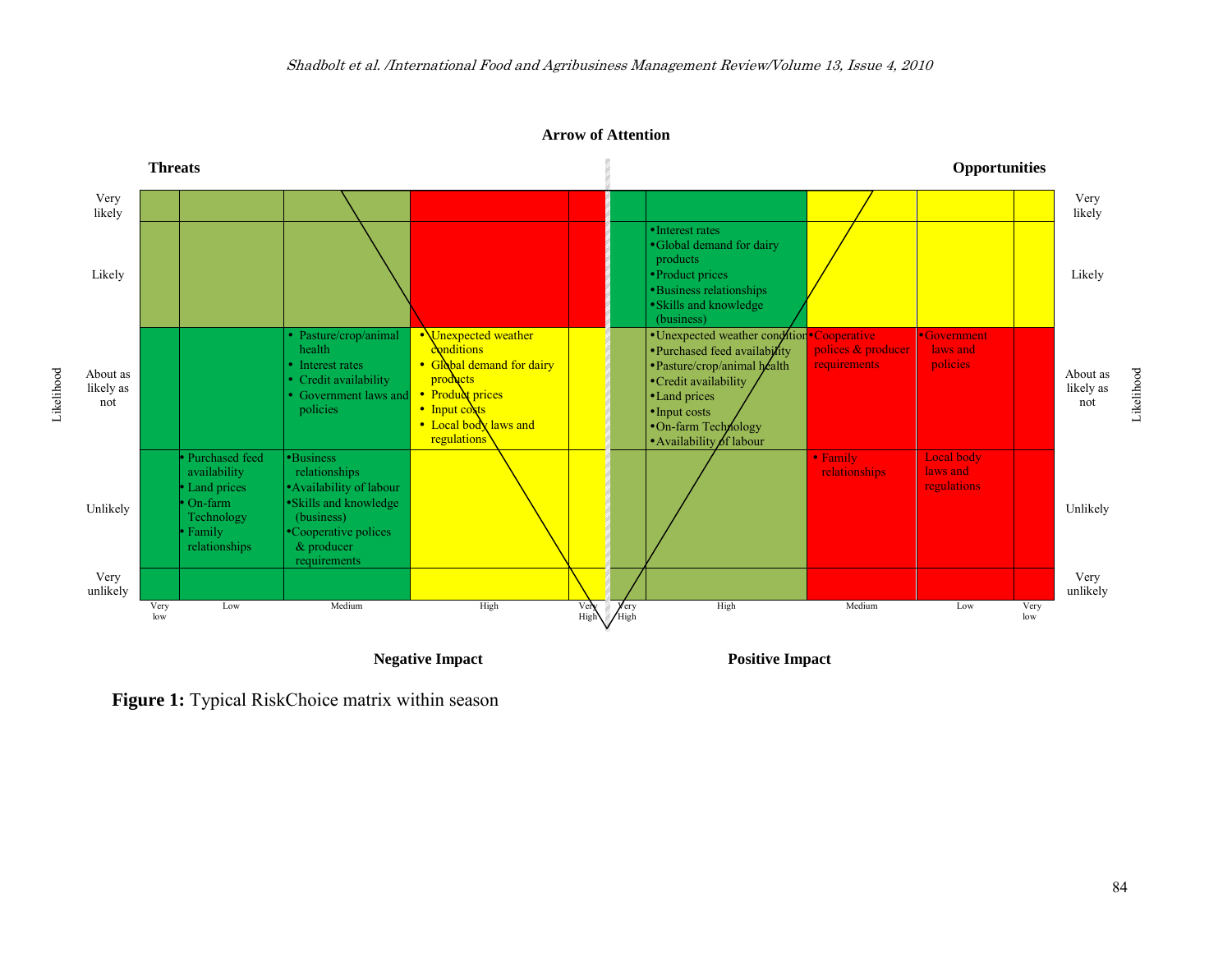

**Figure 2.** Typical RiskChoice matrix over  $5 - 10$  years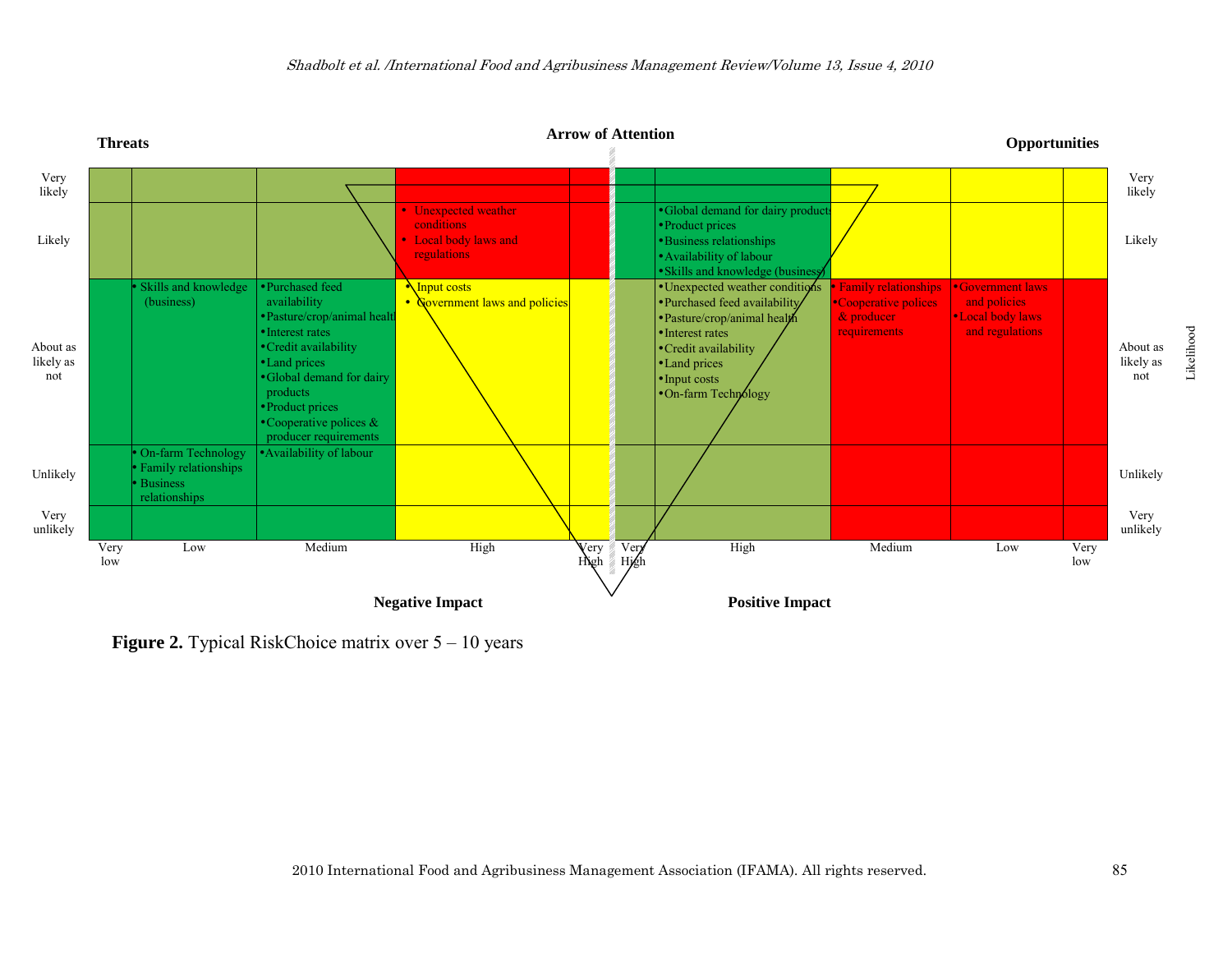| <b>Sources of uncertainty</b>                                                                                             | Opportunity | Threat     |        |                |
|---------------------------------------------------------------------------------------------------------------------------|-------------|------------|--------|----------------|
|                                                                                                                           | impact      | likelihood | impact | likelihood     |
| Production                                                                                                                |             |            |        |                |
| Unexpected weather conditions                                                                                             | 4           |            | 4      | 3              |
| Purchased feed availability                                                                                               |             |            |        |                |
| Pasture/crop/animal health                                                                                                |             |            | 3      | 3              |
| Financial                                                                                                                 |             |            |        |                |
| Interest rates                                                                                                            |             |            |        |                |
| Credit availability                                                                                                       | 4           |            | 3      |                |
| Land prices                                                                                                               |             |            | 2      |                |
| Market                                                                                                                    |             |            |        |                |
| Global demand for dairy products                                                                                          |             |            |        |                |
| Product prices                                                                                                            |             |            |        |                |
| Input costs                                                                                                               |             |            |        |                |
| R&D                                                                                                                       |             |            |        |                |
| On-farm technology (incl. Breeding)                                                                                       | 4           | 3          | 2      |                |
| Human/relationships                                                                                                       |             |            |        |                |
| Family relationships                                                                                                      |             |            |        |                |
| Business relationships                                                                                                    |             |            | 3      |                |
| Availability of labor (self, family, employees, contractors)                                                              |             |            |        | $\overline{2}$ |
| Skills and knowledge of those in or associated with the business                                                          |             |            |        | $\overline{c}$ |
| Policy & Regulation                                                                                                       |             |            |        |                |
| Government laws and policies                                                                                              |             |            |        |                |
| Local body laws and regulations                                                                                           |             |            |        |                |
| Cooperative policies and producer requirements                                                                            |             |            |        |                |
| <b>Searce Impact:</b> $1 - \text{very low: } 2 - \text{low: } 3 - \text{medium: } 4 - \text{high: } 5 - \text{very high}$ |             |            |        |                |

Table 3. Typical scorecards for strategic uncertainty within season as rated by the respondent dairy farmers

**Score:** Impact:  $1 = \text{very low}$ ;  $2 = \text{low}$ ;  $3 = \text{medium}$ ;  $4 = \text{high}$ ;  $5 = \text{very high}$ 

Likelihood:  $1 = \text{very unlikely}; 2 = \text{unlikely}; 3 = \text{about as likely as not}; 4 = \text{likely}; 5 = \text{very likely}$ 

Table 4. Typical scorecards for strategic uncertainty over 5-10 years as rated by the respondent dairy farmers

| <b>Sources of uncertainty</b>                                    |        | Opportunity | <b>Threat</b>  |                |  |
|------------------------------------------------------------------|--------|-------------|----------------|----------------|--|
|                                                                  | impact | likelihood  | impact         | likelihood     |  |
| Production                                                       |        |             |                |                |  |
| Unexpected weather conditions                                    |        | 3           | 4              | 3              |  |
| Purchased feed availability                                      |        |             |                | 3              |  |
| Pasture/crop/animal health                                       | 4      | 3           |                |                |  |
| Financial                                                        |        |             |                |                |  |
| Interest rates                                                   |        | 3           |                | 3              |  |
| Credit availability                                              | 4      | 3           |                | 3              |  |
| Land prices                                                      | 4      | 3           |                |                |  |
| Market                                                           |        |             |                |                |  |
| Global demand for dairy products                                 |        | 4           |                | 3              |  |
| Product prices                                                   | 4      | 4           |                | 3              |  |
| Input costs                                                      | 4      | 3           | 4              | 3              |  |
| R&D                                                              |        |             |                |                |  |
| On-farm technology (incl. Breeding)                              | 4      | 3           | 2              | $\mathfrak{D}$ |  |
| Human/relationships                                              |        |             |                |                |  |
| Family relationships                                             |        | 3           |                |                |  |
| Business relationships                                           |        | 4           |                |                |  |
| Availability of labor (self, family, employees, contractors)     |        | 4           | 3              | $\overline{2}$ |  |
| Skills and knowledge of those in or associated with the business |        | 4           | $\overline{2}$ | 3              |  |
| Policy & Regulation                                              |        |             |                |                |  |
| Government laws and policies                                     |        | 3           |                |                |  |
| Local body laws and regulations                                  |        | 3           |                |                |  |
| Cooperative policies and producer requirements                   |        |             |                |                |  |

Likelihood:  $1 = \text{very unlikely}$ ;  $2 = \text{unlikely}$ ;  $3 = \text{about as likely as not}$ ;  $4 = \text{likely}$ ;  $5 = \text{very likely}$ 

Over a longer-term it is a different situation. Again there are a number of issues recognized as having a high positive impact on the farm business – the production, financial, marketing, R&D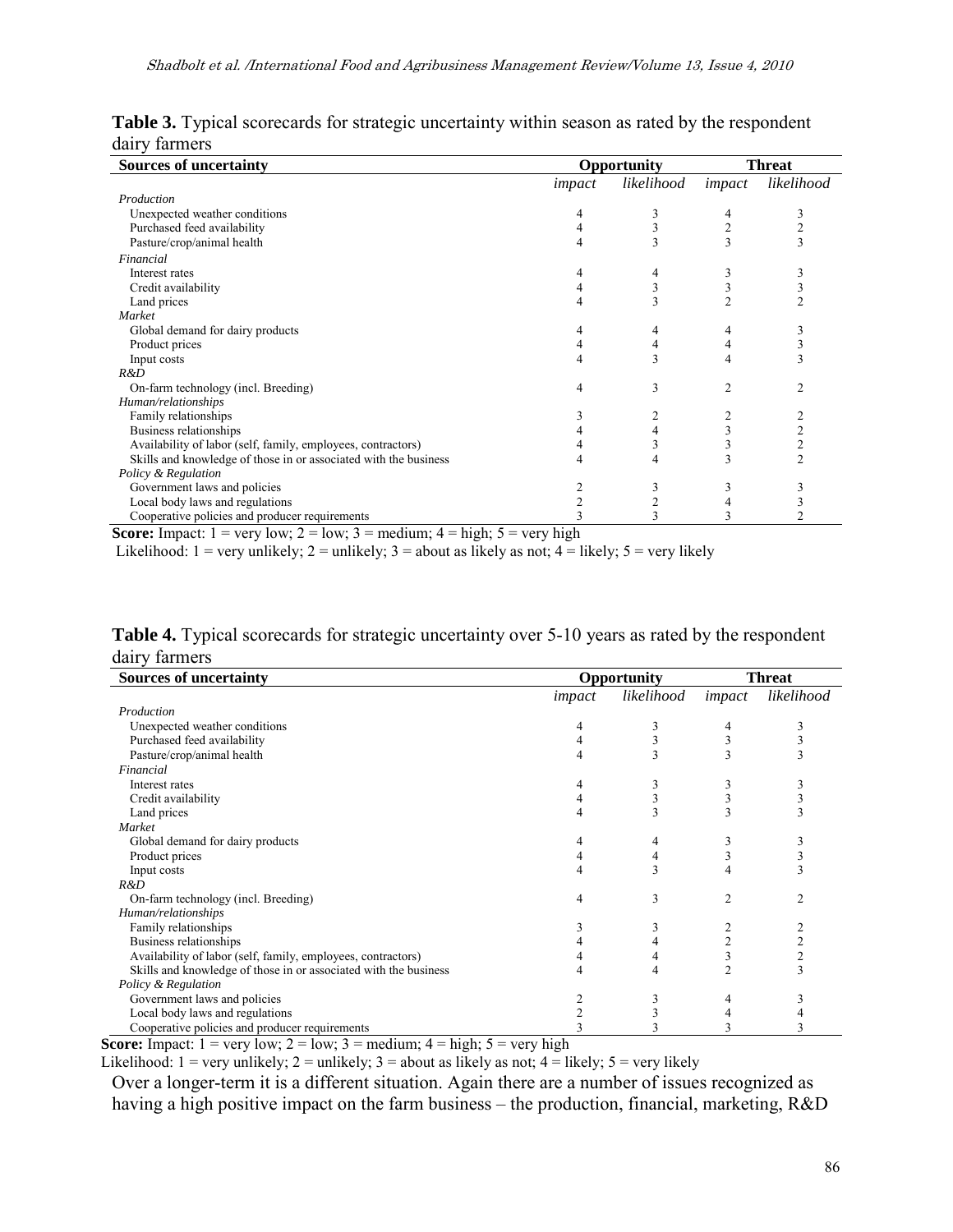and Human/Relationships categories of uncertainty. Within those categories, global demand for dairy products, product prices, business relationships, availability of labor and skills and knowledge of those in or associated with the business have a high likelihood of occurring. When looking long-term the farmers identified unexpected weather conditions, input costs, government laws and policies and local body laws and regulations as having a high negative impact. Of these, unexpected weather conditions and local body laws were perceived to have a high likelihood of occurring.

When contrasting the two RiskChoice matrices it is clear that, for these entrepreneurial farmers, they perceive many positive impacts from uncertainty within a season and few negative impacts. However over the long-term although there are still a number of high positive impacts from the various sources of uncertainty they now also perceive uncertainties that create high negative impacts.

The survey data can also be used to develop heat maps and a RiskChoice matrix for individual farmers. The heat maps can then be used to identify those factors most in need of risk mitigation initiatives to reduce the likelihood or severity of an event and those requiring most focus to capture the full potential of an opportunity.

# **Risk Importance Index**

Another approach is to develop uncertainty scores by multiplying the score for the impact of a particular uncertainty with the score for the likelihood of it happening (Tables 5,6,7,8). Within a season the highest uncertainty scores for the different sources of uncertainty that were perceived to generate opportunities are business relationships, skills and knowledge of those in or associated with the business, and interest rates. The highest uncertainty scores for the different sources of uncertainty within a season that generated the greatest threats were input costs, then product prices and unexpected weather conditions to a lesser extent. The data suggests that the farmers not only perceived input costs within a season as an important threat in terms of its impact on the farm business, but they also believed that there was a high likelihood that the threat would eventuate.

Over a longer time frame, skills and knowledge of those in or associated with the business has the highest uncertainty score of the various sources of uncertainty that generates the greatest opportunities. This is followed by product prices and then interest rates to a lesser extent. Threats are generated from input costs with local body laws and regulations to a lesser extent. While these results are exploratory in nature, it is of interest to note how this approach identifies the risks that can be managed (business relationships, skills and knowledge of those in or associated with the business and interest rates) as those providing the greatest opportunity, while those less easy to manage provide the greatest threats. The results also possibly reflect the entrepreneurial characteristics of the farmers in the survey and their confidence in their ability to leverage skills and knowledge to best effect.

Within season, (Tables 5 and 6) the uncertainties associated with interest rates, global demand for dairy products, product prices, business relationships, skills and knowledge of those in typically likely (likelihood score 4) to happen with a high potential (impact score 4) to create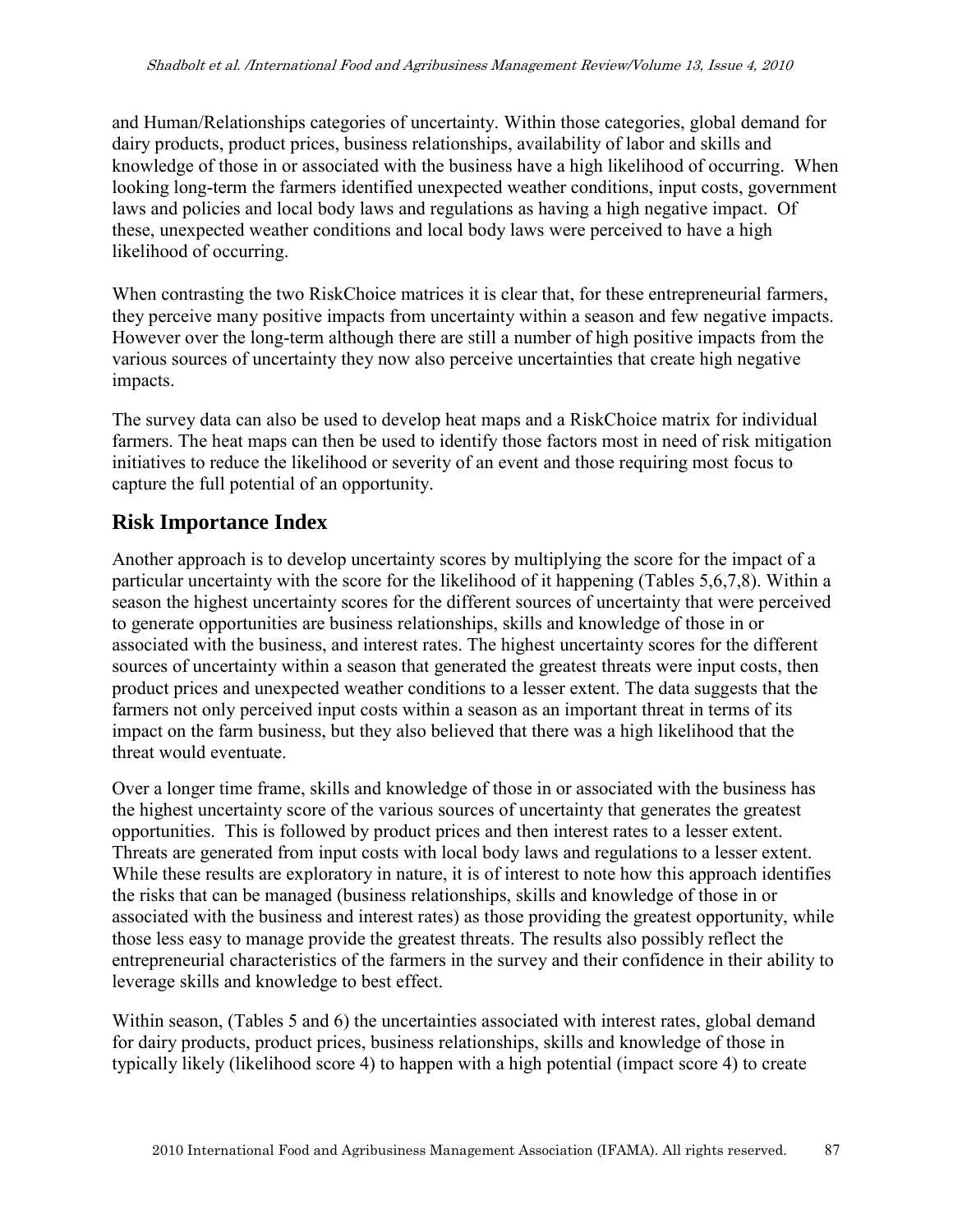| <b>Sources of uncertainty</b>                                       | N  | <b>Potential</b> | Likelihood     | <b>Risk</b><br><b>Score</b> | <b>Proportion of</b><br><b>Respondents</b> | <b>Importance</b> |      |
|---------------------------------------------------------------------|----|------------------|----------------|-----------------------------|--------------------------------------------|-------------------|------|
|                                                                     |    | <b>Score</b>     | <b>Score</b>   |                             | $(%)^*$                                    | <b>Index</b>      | Rank |
| Skills and knowledge of those in or<br>associated with the business | 27 | 4                | 4              | 16                          | 70.37                                      | 1,125.93          |      |
| Global demand for dairy products                                    | 26 | 4                | 4              | 16                          | 61.54                                      | 984.62            | 2    |
| Interest rates                                                      | 27 | 4                | 4              | 16                          | 55.56                                      | 888.89            | 3    |
| Business relationships                                              | 27 | 4                | 4              | 16                          | 55.56                                      | 888.89            | 3    |
| Product prices                                                      | 26 | 4                | 4              | 16                          | 42.31                                      | 676.92            | 5    |
| Pasture/crop/animal health                                          | 24 | 4                | 3              | 12                          | 50                                         | 600               | 6    |
| On-farm technology (incl. Breeding)                                 | 26 | 4                | 3              | 12                          | 50                                         | 600               | 6    |
| Purchased feed availability                                         | 27 | 4                | 3              | 12                          | 44.44                                      | 533.33            | 8    |
| Availability of labor (self, family, employees,<br>contractors)     | 27 | 4                | 3              | 12                          | 44.44                                      | 533.33            | 8    |
| Unexpected weather conditions                                       | 27 | 4                | 3              | 12                          | 40.74                                      | 488.89            | 10   |
| Land prices                                                         | 27 | 4                | 3              | 12                          | 40.74                                      | 488.89            | 10   |
| Input costs                                                         | 26 | 4                | 3              | 12                          | 30.77                                      | 369.23            | 12   |
| Credit availability                                                 | 27 | 4                | 3              | 12                          | 29.63                                      | 355.56            | 13   |
| Cooperative policies and producer                                   | 27 | 3                | 3              | 9                           | 33.33                                      | 300               | 14   |
| requirements                                                        |    |                  |                |                             |                                            |                   |      |
| Family relationships                                                | 27 | 3                | 2              | 6                           | 25.93                                      | 155.56            | 15   |
| Government laws and policies                                        | 27 | $\overline{c}$   | 3              | 6                           | 7.41                                       | 44.44             | 16   |
| Local body laws and regulations                                     | 27 | $\overline{c}$   | $\overline{2}$ | 4                           | 3.7                                        | 14.81             | 17   |

**Table 5.** Typical assessment scorecards and risk scores for strategic uncertainty that create opportunities within season as rated by the respondent dairy farmers

**Score:** Impact:  $1 = \text{very low}$ ;  $2 = \text{low}$ ;  $3 = \text{medium}$ ;  $4 = \text{high}$ ;  $5 = \text{very high}$ 

Likelihood:  $1 = \text{very unlikely}$ ;  $2 = \text{unlikely}$ ;  $3 = \text{about as likely as not}$ ;  $4 = \text{likely}$ ;  $5 = \text{very likely}$ 

\* proportion of respondents with risk score of 15 and higher

| <b>Table 6.</b> Typical risk scores for strategic uncertainty that create threats within season as rated by |  |
|-------------------------------------------------------------------------------------------------------------|--|
| the respondent dairy farmers                                                                                |  |

| <b>Sources of uncertainty</b>                   | N  |                | Potential Likelihood | <b>Risk</b>  | <b>Proportion of</b> | <b>Importance</b> |        |
|-------------------------------------------------|----|----------------|----------------------|--------------|----------------------|-------------------|--------|
|                                                 |    |                |                      | <b>Score</b> | <b>Respondents</b>   |                   |        |
|                                                 |    | <b>Score</b>   | <b>Score</b>         |              | $(%)^*$              | <b>Index</b>      | Rank   |
| Product prices                                  | 26 | 4              | 3                    | 12           | 62.96                | 755.56            |        |
| Unexpected weather conditions                   | 27 | 4              | 3                    | 12           | 51.85                | 622.22            | 2      |
| Input costs                                     | 26 | 4              | 3                    | 12           | 51.85                | 622.22            | 2      |
| Global demand for dairy products                | 26 | 4              | 3                    | 12           | 48.15                | 577.78            | 4      |
| Local body laws and regulations                 | 27 | 4              | 3                    | 12           | 44.44                | 533.33            | 5      |
| Government laws and policies                    | 27 | 3              | 3                    | 9            | 33.33                | 300               | 6      |
| Pasture/crop/animal health                      | 24 | 3              | 3                    | 9            | 19.23                | 173.08            | $\tau$ |
| Skills and knowledge of those in or associated  | 27 | 3              | $\overline{c}$       | 6            | 18.52                | 111.11            | 8      |
| with the business                               |    |                |                      |              |                      |                   |        |
| Interest rates                                  | 27 | 3              | 3                    | 9            | 11.11                | 100               | 9      |
| Credit availability                             | 27 | 3              | 3                    | 9            | 11.11                | 100               | 9      |
| Availability of labor (self, family, employees, | 27 | 3              | $\overline{2}$       | 6            | 14.81                | 88.89             | 11     |
| contractors)                                    |    |                |                      |              |                      |                   |        |
| Cooperative policies and producer               | 27 | 3              | $\overline{c}$       | 6            | 14.81                | 88.89             | 11     |
| requirements                                    |    |                |                      |              |                      |                   |        |
| Land prices                                     | 27 | 2              | 2                    | 4            | 11.11                | 44.44             | 13     |
| Business relationships                          | 27 | 3              | $\overline{c}$       | 6            | 7.41                 | 44.44             | 13     |
| Purchased feed availability                     | 27 | $\overline{2}$ | $\overline{c}$       | 4            | 7.41                 | 29.63             | 15     |
| Family relationships                            | 27 | 2              | 2                    | 4            | 7.41                 | 29.63             | 15     |
| On-farm technology (incl. Breeding)             | 26 | $\overline{2}$ | $\overline{c}$       | 4            | 3.7                  | 14.81             | 17     |

**Score:** Impact:  $1 = \text{very low}; 2 = \text{low}; 3 = \text{medium}; 4 = \text{high}; 5 = \text{very high}$ 

Likelihood:  $1 = \text{very unlikely}$ ;  $2 = \text{unlikely}$ ;  $3 = \text{about as likely as not}$ ;  $4 = \text{likely}$ ;  $5 = \text{very likely}$ 

\* proportion of respondents with risk score of 15 and higher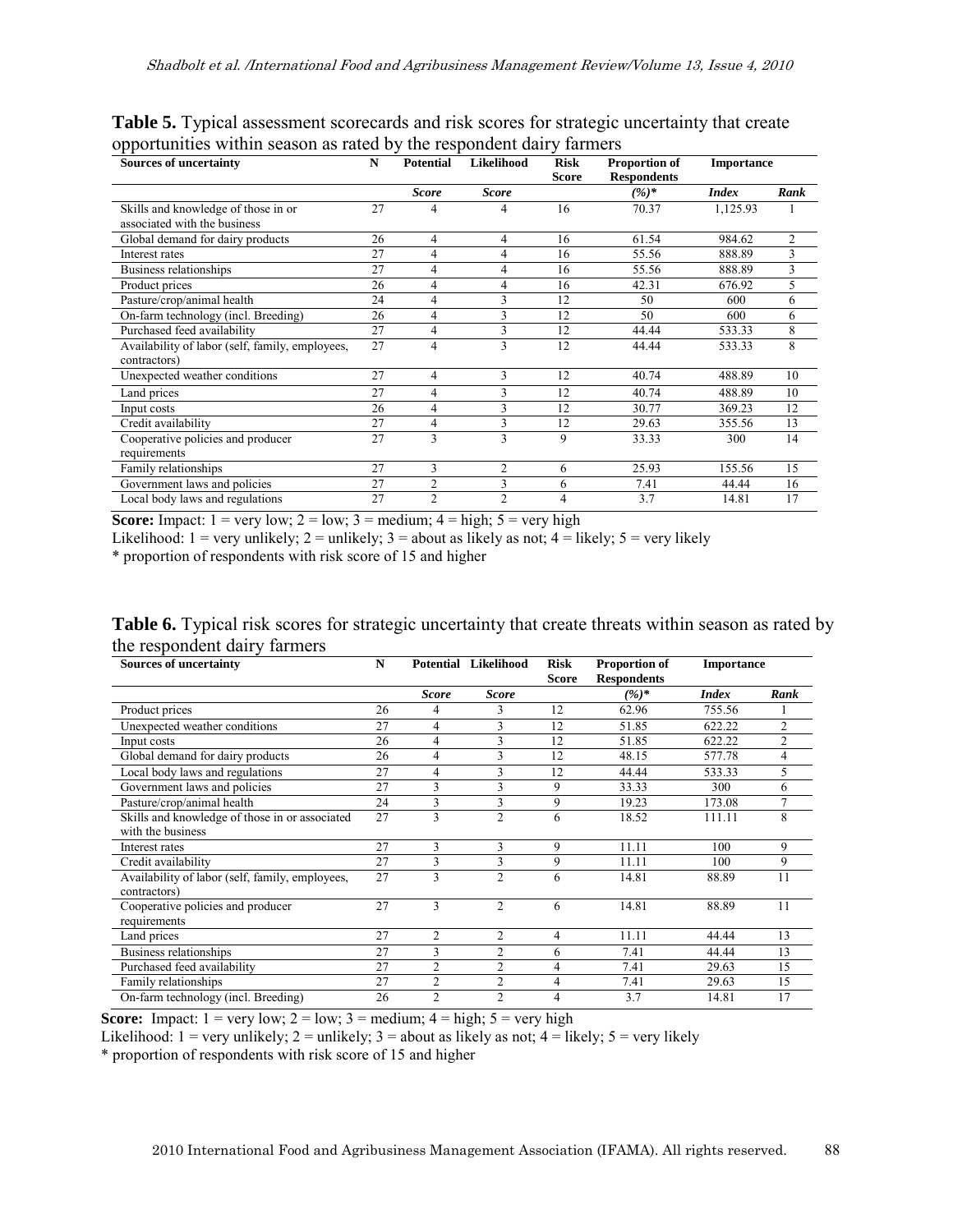benefit. However, considering the proportion of respondents that ranked it with an uncertainty score of 15 or more, skills and knowledge of those in or associated with business has the highest relative importance or potential to gain benefit from. This is followed by global demand for dairy products, interest rates and business relationships in that order.

Interestingly none of the sources of uncertainty are typically assessed to create threats at a level requiring management attention as they all have average uncertainty scores of less than 15. It is worth noting that about 63% of the respondents individually assessed uncertainty related to product prices at a level of 15 and above, the point at which they should require management attention. This is followed by uncertainties associated with unexpected weather conditions and input costs and global demand for dairy products.

Over the long-term (Tables 7 and 8), although none of the sources of uncertainty generated high indices with regard to creating opportunities, it is equally worth noting that about 60% of the respondents individually assessed global demand for dairy products and skills and knowledge of people in or associated with business as sources of uncertainty that can create benefits. Similarly few of these sources of uncertainty generated high index values as threats to the business, but about 55% of the respondents assessed input costs as a concern. The source of uncertainty causing the most concern long-term is the local body laws and regulations. This has a risk score of 16 with an index value far exceeding other uncertainties.

| <b>Sources of uncertainty</b>                                       | N  | Likelihood<br><b>Potential</b><br><b>Risk</b><br><b>Score</b> |                | <b>Proportion of</b><br><b>Respondents</b> | <b>Importance</b> |              |      |
|---------------------------------------------------------------------|----|---------------------------------------------------------------|----------------|--------------------------------------------|-------------------|--------------|------|
|                                                                     |    | <b>Score</b>                                                  | <b>Score</b>   |                                            | $(%)^*$           | <b>Index</b> | Rank |
| Global demand for dairy products                                    | 27 | 4                                                             | 3              | 12                                         | 59.26             | 948.15       |      |
| Skills and knowledge of those in or<br>associated with the business | 27 | 3                                                             | $\overline{2}$ | 6                                          | 59.26             | 948.15       |      |
| Product prices                                                      | 27 | 4                                                             | 3              | 12                                         | 51.85             | 829.63       | 3    |
| Business relationships                                              | 27 | 3                                                             | $\overline{2}$ | 6                                          | 44.44             | 711.11       | 4    |
| Availability of labor (self, family,<br>employees, contractors)     | 27 | 3                                                             | $\overline{2}$ | 6                                          | 44.44             | 711.11       | 4    |
| On-farm technology (incl. Breeding)                                 | 26 | $\overline{2}$                                                | $\overline{2}$ | 4                                          | 38.46             | 461.54       | 6    |
| Interest rates                                                      | 27 | 3                                                             | 3              | 9                                          | 37.04             | 444.44       | 7    |
| Credit availability                                                 | 27 | 3                                                             | 3              | 9                                          | 37.04             | 444.44       | 7    |
| Pasture/crop/animal health                                          | 27 | 3                                                             | 3              | 9                                          | 25.93             | 311.11       | 9    |
| Purchased feed availability                                         | 27 | $\overline{c}$                                                | 2              | 4                                          | 22.22             | 266.67       | 10   |
| Land prices                                                         | 27 | $\mathfrak{D}$                                                | $\overline{c}$ | 4                                          | 22.22             | 266.67       | 10   |
| Family relationships                                                | 27 | $\overline{2}$                                                | $\overline{2}$ | $\overline{4}$                             | 29.63             | 266.67       | 10   |
| Unexpected weather conditions                                       | 27 | 4                                                             | 3              | 12                                         | 18.52             | 222.22       | 13   |
| Input costs                                                         | 27 | 4                                                             | 3              | 12                                         | 18.52             | 222.22       | 13   |
| Cooperative policies and producer<br>requirements                   | 27 | 3                                                             | $\overline{2}$ | 6                                          | 22.22             | 200.00       | 15   |
| Government laws and policies                                        | 27 | 3                                                             | 3              | 9                                          | 18.52             | 111.11       | 16   |
| Local body laws and regulations                                     | 27 | 4                                                             | 3              | 12                                         | 18.52             | 111.11       | 16   |

**Table 7.** Typical assessment scorecards and risk scores for strategic uncertainty that create opportunities over the long term as rated by the respondent dairy farmers

**Score:** Impact:  $1 = \text{very low}$ ;  $2 = \text{low}$ ;  $3 = \text{medium}$ ;  $4 = \text{high}$ ;  $5 = \text{very high}$ 

Likelihood:  $1 = \text{very unlikely}$ ;  $2 = \text{unlikely}$ ;  $3 = \text{about as likely as not}$ ;  $4 = \text{likely}$ ;  $5 = \text{very likely}$ \* proportion of respondents with risk score of 15 and higher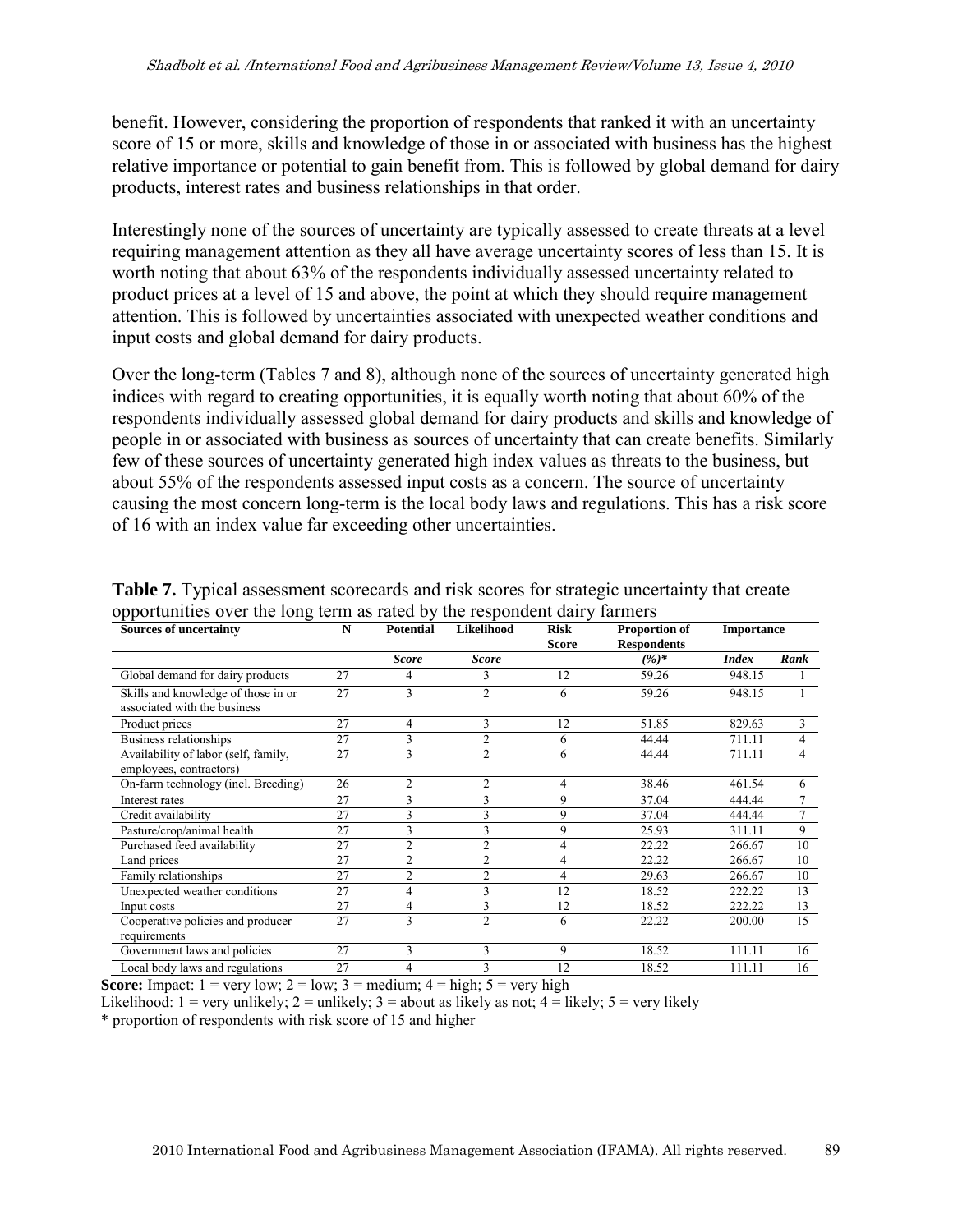| <b>Sources of uncertainty</b>                                          | ${\bf N}$       | <b>Potential</b>        | Likelihood     | <b>Risk Score</b> | <b>Proportion of</b><br><b>Respondents</b> | <b>Importance</b> |                |
|------------------------------------------------------------------------|-----------------|-------------------------|----------------|-------------------|--------------------------------------------|-------------------|----------------|
|                                                                        |                 | <b>Score</b>            | <b>Score</b>   |                   | $(%)^*$                                    | <b>Index</b>      | Rank           |
| Local body laws and<br>regulations                                     | 27              | 4                       | 4              | 16                | 51.85                                      | 829.63            |                |
| Input costs                                                            | 27              | $\overline{4}$          | 3              | 12                | 55.56                                      | 666.67            | $\mathfrak{2}$ |
| Unexpected weather<br>conditions                                       | 27              | 4                       | 3              | 12                | 40.74                                      | 488.89            | 3              |
| Government laws and policies                                           | 27              | $\overline{4}$          | 3              | 12                | 40.74                                      | 488.89            | 3              |
| Product prices                                                         | 27              | 3                       | 3              | 9                 | 33.33                                      | 333.33            | 5              |
| Interest rates                                                         | 26              | 3                       | 3              | 9                 | 29.63                                      | 266.67            | 6              |
| Purchased feed availability                                            | 27              | 3                       | 3              | 9                 | 25.93                                      | 233.33            | $\overline{7}$ |
| Global demand for dairy<br>products                                    | 27              | 3                       | 3              | 9                 | 25.93                                      | 233.33            | $\overline{7}$ |
| Credit availability                                                    | 27              | 3                       | 3              | 9                 | 22.22                                      | 200               | 9              |
| Cooperative policies and<br>producer requirements                      | 27              | 3                       | 3              | 9                 | 22.22                                      | 200               | 9              |
| Pasture/crop/animal health                                             | 27              | 3                       | 3              | 9                 | 15.38                                      | 138.46            | 11             |
| Land prices                                                            | 27              | 3                       | 3              | 9                 | 14.81                                      | 133.33            | 12             |
| Availability of labor (self,<br>family, employees,<br>contractors)     | $\overline{27}$ | $\overline{\mathbf{3}}$ | $\overline{2}$ | 6                 | 14.81                                      | 88.89             | 13             |
| Skills and knowledge of those<br>in or associated with the<br>business | 27              | $\mathcal{D}_{\alpha}$  | 3              | 6                 | 11.54                                      | 69.23             | 14             |
| Family relationships                                                   | 27              | $\overline{2}$          | $\overline{c}$ | 4                 | 11.11                                      | 44.44             | 15             |
| On-farm technology (incl.<br>Breeding)                                 | 27              | $\overline{2}$          | $\overline{2}$ | 4                 | 7.41                                       | 29.63             | 16             |
| Business relationships                                                 | 27              | $\overline{2}$          | $\overline{c}$ | 4                 | 3.7                                        | 14.81             | 17             |

**Table 8.** Typical assessment scorecards and risk scores for strategic uncertainty that create threats over the long term as rated by the respondent dairy farmers

**Score:** Impact:  $1 = \text{very low: } 2 = \text{low: } 3 = \text{medium: } 4 = \text{high: } 5 = \text{very high}$ 

Likelihood:  $1 = \text{very unlikely}$ ;  $2 = \text{unlikely}$ ;  $3 = \text{about as likely as not}$ ;  $4 = \text{likely}$ ;  $5 = \text{very likely}$ 

\* proportion of respondents with risk score of 15 and higher

The risk importance index is an improvement on the risk scores as it ranks the sources of uncertainty and therefore provides a clearer direction on where to focus for a group, or population of farmers.

### **Conclusion, Recommendations and Limitations**

The uncertainties of the business world provide as much opportunity for success as threat of failure. As such, when assessing farmers' risk perceptions, it is useful to enquire about both the positive and the negative implications from each source of uncertainty. It is acknowledged that various aspects of the business (including production, finance, marketing, R&D/technology, human relationships and policy and regulations) contribute to the success of the business as well as being part of the uncertainty factors that contribute to the failure of the business.

The methodology developed was able to illustrate differences in these entrepreneurial farmers' perceptions of risk both with respect to time horizon and whether the risk created opportunities or threats to their business. The time horizon effect on farmers' perception of risk provides a useful distinction between management and mitigation measures at the strategic level and the within season, tactical, level in a dairy farm business.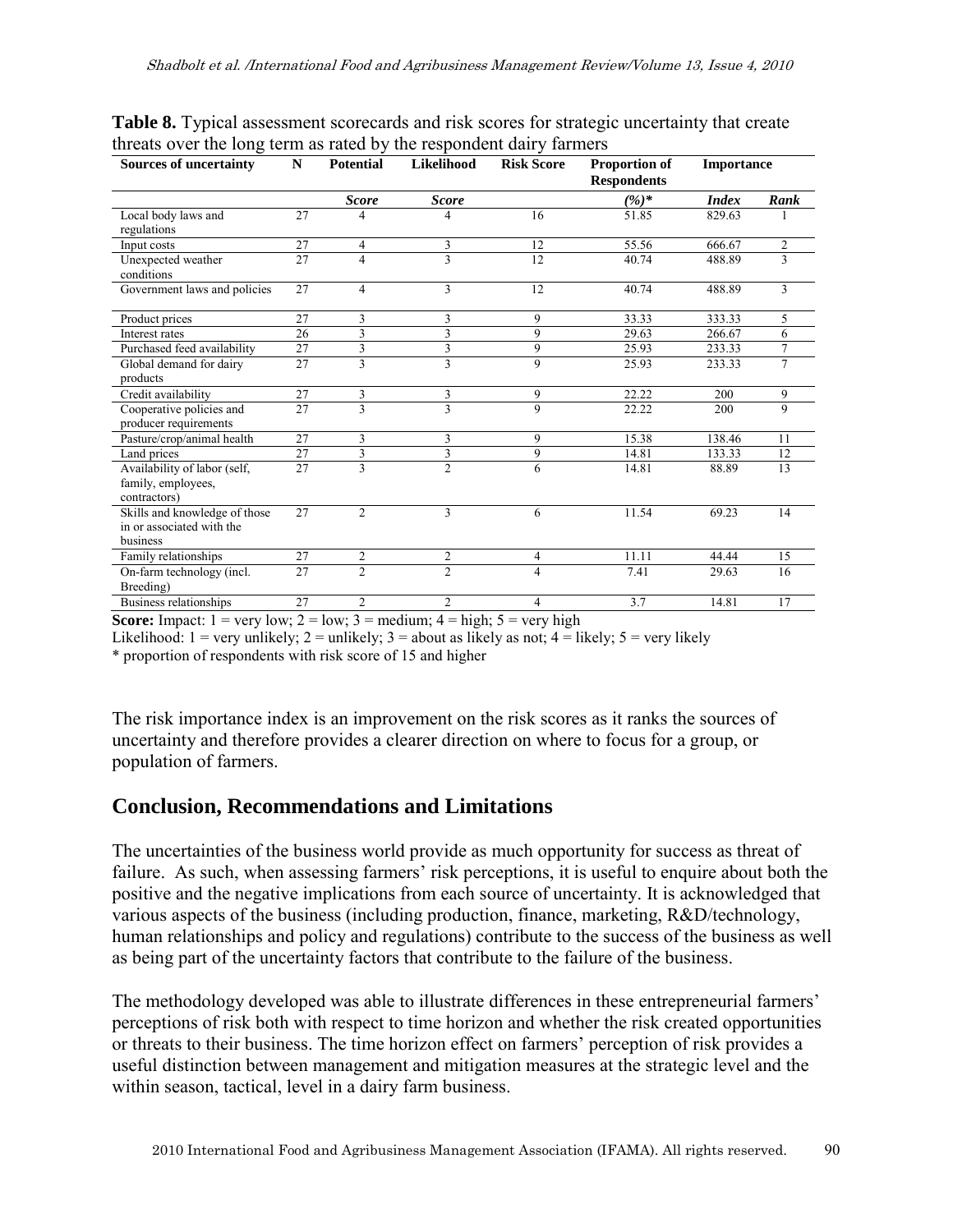Of particular interest is the assessment by the respondents that there are more opportunities created by uncertainty within a season than threats. In the longer-term, there was more of a balance between the threats and the opportunities but, as the RiskChoice matrix illustrated well, the sources of uncertainty created more opportunities than threats for this sample of farmers. Although while acknowledging that the respondents are identified as entrepreneurial farmers given their perceptions of risk this provides a useful lead for further research and certainly questions the efficacy of focusing only on the negative aspect of uncertainty. Of interest would be to use the tools that have been developed to explore differences between farmers' ability to see risk as not just a threat. It would be useful to survey a larger number of farmers and then segment them according to physical and financial performance as well as personal characteristics. If and why differences in the respective segments ability to see risk as an opportunity, and not just a threat, were identified it would help determine what it takes to have that ability.

This conclusion was further reinforced by the risk index that not only ranked the sources of uncertainty, but also identified, for these farmers, more sources of risk providing opportunities than threats, particularly within the season. The index is designed to be of use in guiding industry and policy makers in their understanding of how farmers perceive risk. The next step in this research would be to calculate the index from a larger sample of farmers to determine the balance of perceptions between positive and negative impacts. The results will be able to guide the application of funds to extension and development of risk management strategies for the industry. The extent to which the results of the wider sample are similar to the selected group would shift funds from a focus on risk mitigation to one of working with farmers to develop strategies that capture opportunities. It would also guide extension work to better identify those with the ability to identify opportunities and determine what knowledge, information and skills are required by those who see mostly threats.

The limitations of this study were, firstly the sample size and its biased nature. This was an exploratory exercise that was initially designed to identify suitable case study farmers. The next step in this research is to further refine the technique and extend it to the wider population. The biased nature of this sample, where the majority of farmers were entrepreneurial, may have resulted in a much greater focus on opportunities than would have been found if the sample had been from a broad cross-section of the dairy farming population. The second limitation of the study was the limited assessment of the farmers' attitude to risk. This requires more research, particularly in regards to the link between attitudes and how risk is perceived.

Dairy farmers in New Zealand will assess the sources of uncertainty facing them, identify both opportunities to exploit and hazards to minimize, and respond as they see fit. The success or failure of their individual responses will not be observed for some time. The literature suggests that those who are more aware of both immediate and wider, long-term issues will make the most robust responses.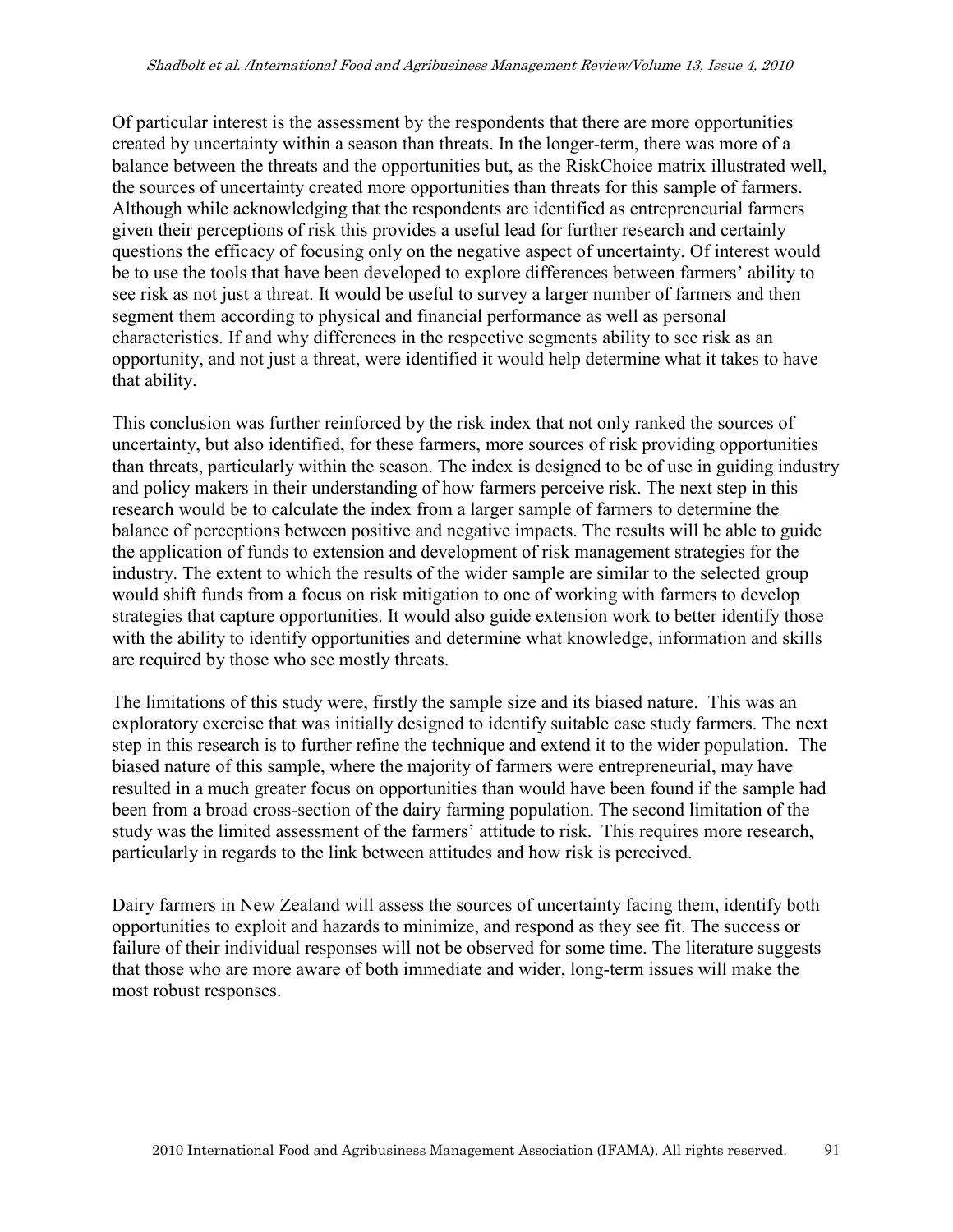#### **References**

- Alimi, T., O.C. Ajewole, O.O. Olubode-Awosola, and E.O. Idowu. 2006. "Economic rationale of commercial organic fertilizer technology in vegetable production in Osun State of Nigeria" *Journal of Applied Horticulture* 8(2):159-164.
- Alsos, G. A., A. Ljunggren, and L.V. Pettersen. 2003. Farm based entrepreneurs: what triggers the start - up of new business activities. *Journal of Small Business and Enterprise Development, 10*(4).
- Anderson J.R, J.L. Dillon, and B. Hardaker.1977. Agricultural Decision Analysis. Ames:Iowa State University Press.
- Boehlje, M, A.W. Gray and J.D. Detre. 2005. "Strategy Development in a Turbulent Business Climate: Concepts and Methods," *International Food and Agribusiness Management Review*, 8(2):21-40.
- Chavas, J.P. 2004. Risk Analysis in Theory and in Practice, Amsterdam: Elsevier.
- DairyNZ. 2009. *DairyNZ Economic Survey 2007-2008.* DairyNZ Limited. http://www.dairynz.co.nz/
- Detre, J., B. Briggeman, M. Boehlje, and A.W. Gray. 2006. "Scorecarding and heat mapping: tools and concepts for assessing strategic uncertainty" *International Food and Agribusiness Management Review* 9(1):71-92.
- Hardaker, J.B., R.B.M. Huirne, and J.R. Anderson. 1997. Coping with risk in agriculture. CAB International, Wallingford, U.K.
- Hardaker, J.B., R.B.M. Huirne, J.R. Anderson, and G. Lien. 2004. Coping with risk in agriculture. Second edition. CAB International, Wallingford, U.K.
- Harvard Business Review 2009. "Managing risk in the new world". D. Chapman (ed). *Harvard Business Review* (October):69-75
- Jose, H.D. and R.S.K. Valluru. 1997. Insights from the Crop Insurance Reform Act of 1994." *Agribusiness*, 13(6):587-598
- de Lauwere, C. C. 2005. The role of agricultural entrepreneurship in Dutch agriculture of today. *Agricultural Economics 33*:229-238.
- Martin, S.K. 1994. Risk perceptions and management responses to risk in pastoral farming in New Zealand. *Proceedings of the New Zealand Society of Animal Production* 54:363- 368.
- McLean-Meyinsse, P., J. Hui and Meyinsse. 1994. "Consumer perceptions of, and attitudes towards rabbit meat." *Journal of Agribusiness*, 12(1):55.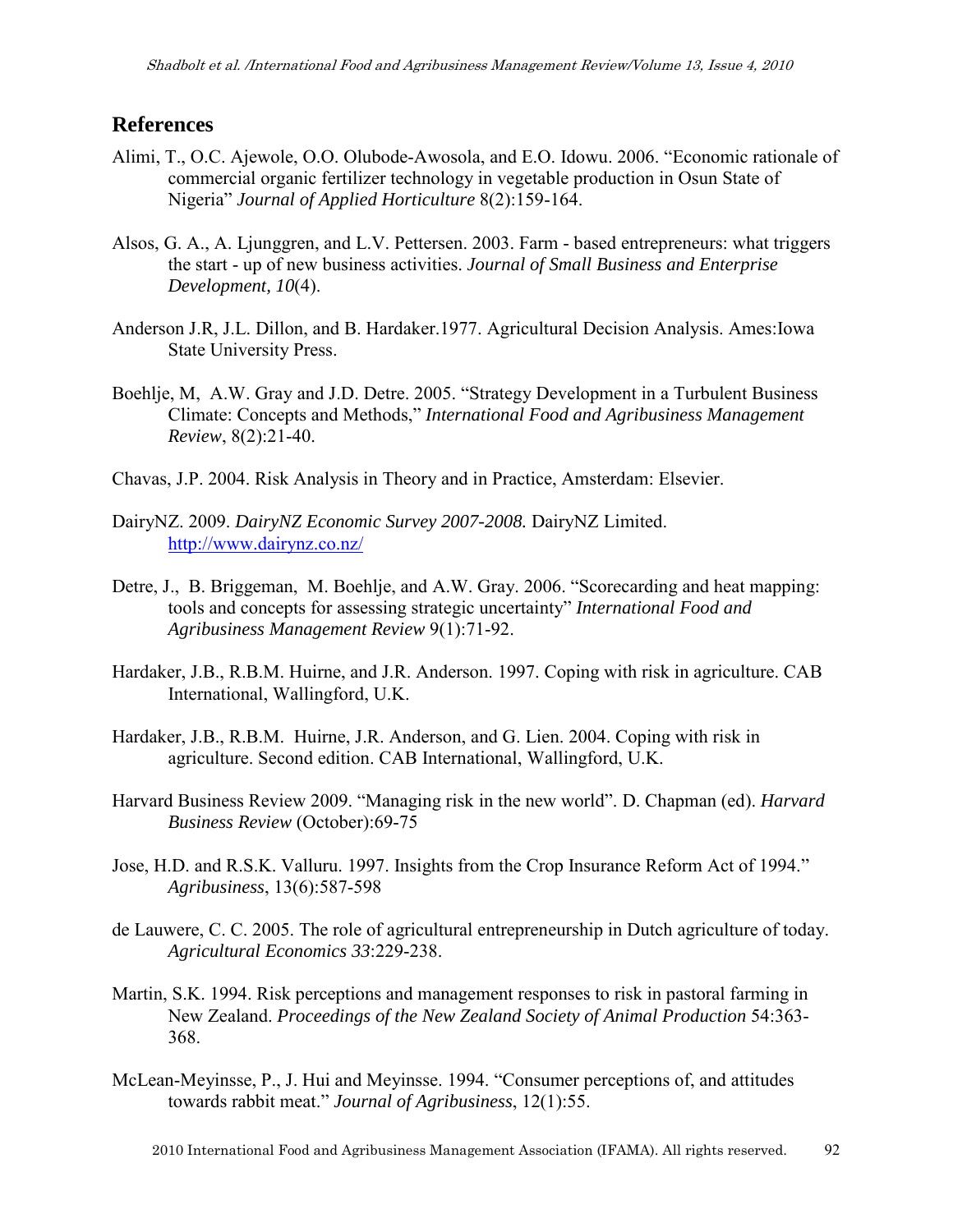- Millang J., B. Viney and M. Muchka. 2009. Risk Choices Matrix; Government of Alberta, Department of Agriculture and Rural Development. http://www1.agric.gov.ab.ca/\$department/deptdocs.nsf/all/bmi12491
- Newbury D.M.G. and J. E. Stiglitz. 1981. The Theory of Commodity Price Stabilization, Oxford: Clarendon Press.
- OECD . 2008. An Assessment of Risk Exposure in Agriculture. A Literature Review. Organisation for Economic Co-operation and Development, Trade and Agriculture Directorate. Working Party on Agricultural policies and Markets. TAD/CA/APM/WP(2008)23/FINAL
- Pascale, R.T., M. Millemann and L. Gioja. 2000. Surfing the edge of Chaos, Three Rivers Press, New York.
- Payne T., D. Gray, J. Walcroft, and J. Dotterer. 2010. On-farm risk in the dairy industry: case study report. Report prepared for DairyNZ February 2010 by AgResearch and Massey University.
- Pinochet-Chateau, R., N. M. Shadbolt, C. Holmes and N. Lopez-Villalobos. 2005. Differences in risk perceptions and risk management strategies used by New Zealand dairy farmers. Conference Proceedings from the International Food and Agribusiness Forum: https://www.ifama.org/events/conferences/2005/Symposium.aspx
- Rabobank. 2010. Primary producers to prepare for the bumpy road to recovery. Press Release http://www.rabobank.com.au/News-and-Events/Media-Releases/2010-News-Archive/Pages/media-release-20100302.aspx
- Robison L.J. and P.J Barry. 1987. The Competitive Firm's Response to Risk. Macmillan Publishing Co.
- Shadbolt, N. M., I. Kataliem, and D.A. Conforte. 2009. Entrepreneurship in Agricultural Micro Enterprises in West Pokot District, Kenya. Conference Proceedings from the International Food and Agribusiness Forum: https://www.ifama.org/events/conferences/2009/Symposium.aspx
- Sonka, S.T. and G. F. Patrick. 1984. Risk management and decision making in agricultural firms. In: Risk management in agriculture. P.J. Barry (ed). Iowa State University Press, Iowa, U.S.A. 95-115.
- Talavera, P.G. 2004. "Evaluate risk and plan for unforeseen", Hydrocarbon processing, (February): 87-93.
- Vesala, K. M., J. Peura, and G. McElwee. 2007. The split entrepreneurial identity of the farmer. *Journal of Small Business and Enterprise Development, 14*(1): 48-63.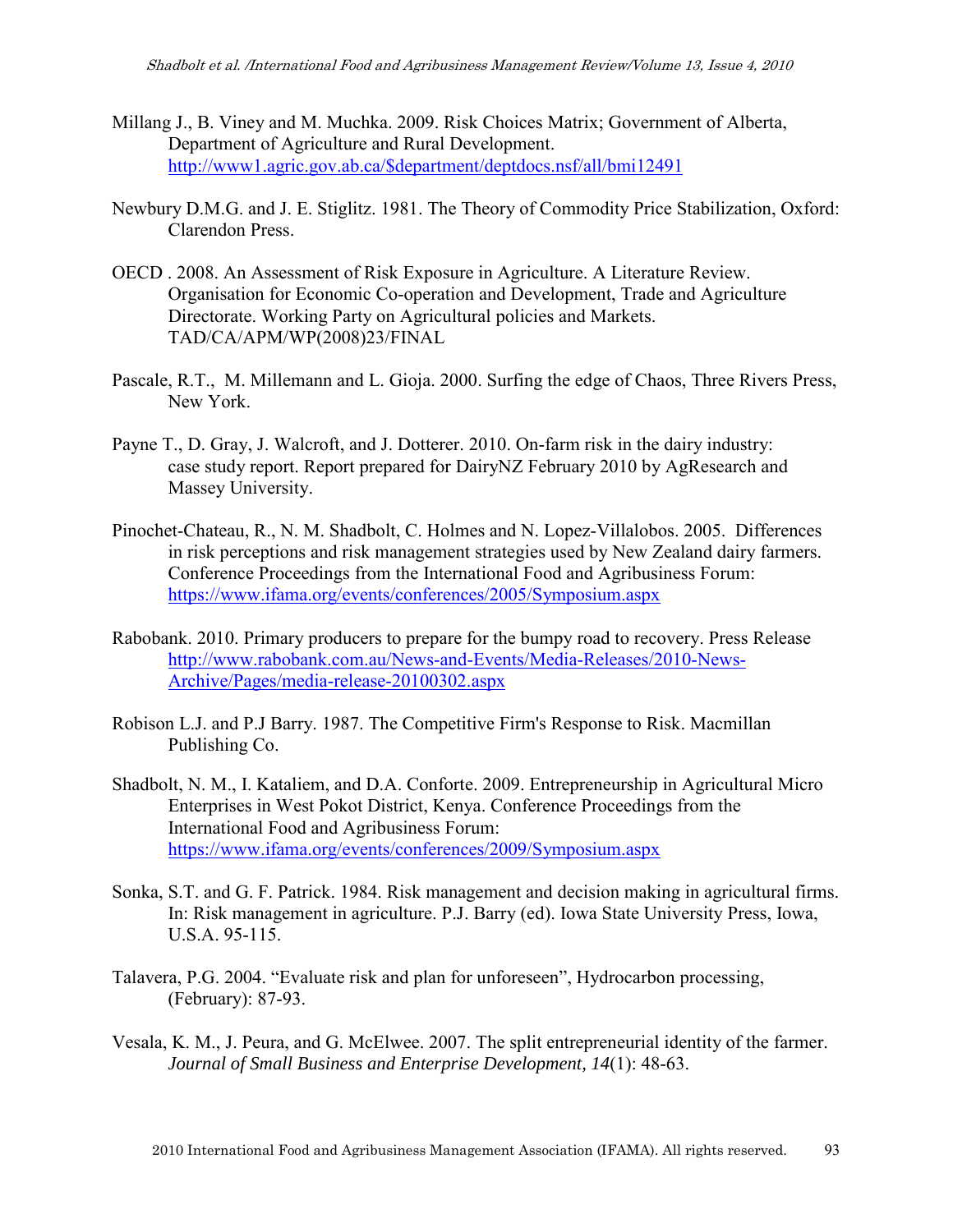# **Appendix 1.**

| <b>Characteristics</b>                                                | <b>Number</b> | <b>Frequency</b> | Percentage<br><b>Frequency</b> |
|-----------------------------------------------------------------------|---------------|------------------|--------------------------------|
| Farmers' characteristics                                              |               |                  |                                |
| Number of years you have been farming                                 | 26            |                  |                                |
| Between 11 and 20                                                     |               | 9                | 34.62                          |
| $21 - 30$                                                             |               | 14               | 53.85                          |
| Above 30                                                              |               | 3                | 11.54                          |
| Age                                                                   | 26            |                  |                                |
| Between 36 and 40                                                     |               | 7                | 26.92                          |
| $41 - 50$                                                             |               | 12               | 46.15                          |
| $51 - 60$                                                             |               | 6                | 23.08                          |
| Above 60                                                              |               | 1                | 3.85                           |
| No of staff (full time equivalents)                                   | 25            |                  |                                |
| $1 - 2$                                                               |               | 5                | 20.00                          |
| $2 - 5$                                                               |               | 6                | 25.00                          |
| More than 5                                                           |               | 7                | 28.00                          |
| No. of family members available to assist with farm duties            | 24            |                  |                                |
| None                                                                  |               | 6                | 25.00                          |
| $1 - 2$                                                               |               | 11               | 45.83                          |
| More than 2                                                           |               | 7                | 29.17                          |
| <b>Business characteristics</b>                                       |               |                  |                                |
| The farmer's situation                                                | 29            |                  |                                |
| Herd owning Sharemilker/Lessee                                        |               | 1                | 3.45                           |
| Herd owning Sharemilker/Lessee with more than one herd                |               | 1                | 3.45                           |
| Owner Operator                                                        |               | 10               | 34.48                          |
| Equity Partnership Managing partner                                   |               | 4                | 13.79                          |
| Owner Operator with multiple operations - farms, equity partnerships, |               | 10               | 34.48                          |
| Other                                                                 |               | 3                | 10.34                          |
| Stage of farm business                                                | 30            |                  |                                |
| Growth                                                                |               | 17               | 56.67                          |
| Consolidation                                                         |               | 12               | 40.00                          |
| Entry of next generation                                              |               | $\mathbf{1}$     | 3.33                           |
| Total Debt as a proportion of Total Assets, June 2008                 | 25            |                  |                                |
| $0 - 30 \%$                                                           |               | 5                | 20.00                          |
| $30 - 40\%$                                                           |               | 3                | 12.00                          |
| $40 - 50\%$                                                           |               | 8                | 32.00                          |
| $50 - 60%$                                                            |               | 5                | 20.00                          |
| $60 - 70$ &                                                           |               | 3                | 12.00                          |
| More than 70%                                                         |               | $\mathbf{1}$     | 4.00                           |
| Debt servicing as a proportion of Gross Income, June 2008             | 23            |                  |                                |
| $0 - 20%$                                                             |               | 7                | 30.43                          |
| $20 - 30\%$                                                           |               | 11               | 47.83                          |
| More than 30%                                                         |               | 5                | 21.75                          |
| Perceived ability to manage risk                                      |               |                  |                                |
| Perceived ability to manage almost all uncertainty within season      | 27            |                  |                                |
| Strongly agree                                                        |               | $\tau$           | 25.93                          |
| Agree                                                                 |               | 11               | 40.74                          |
| Neutral                                                               |               | 3                | 11.11                          |
| Disagree                                                              |               | 5                | 18.52                          |
| Strongly disagree                                                     |               | 1                | 3.73                           |

**Table 1.** Summary Statistics from Respondents